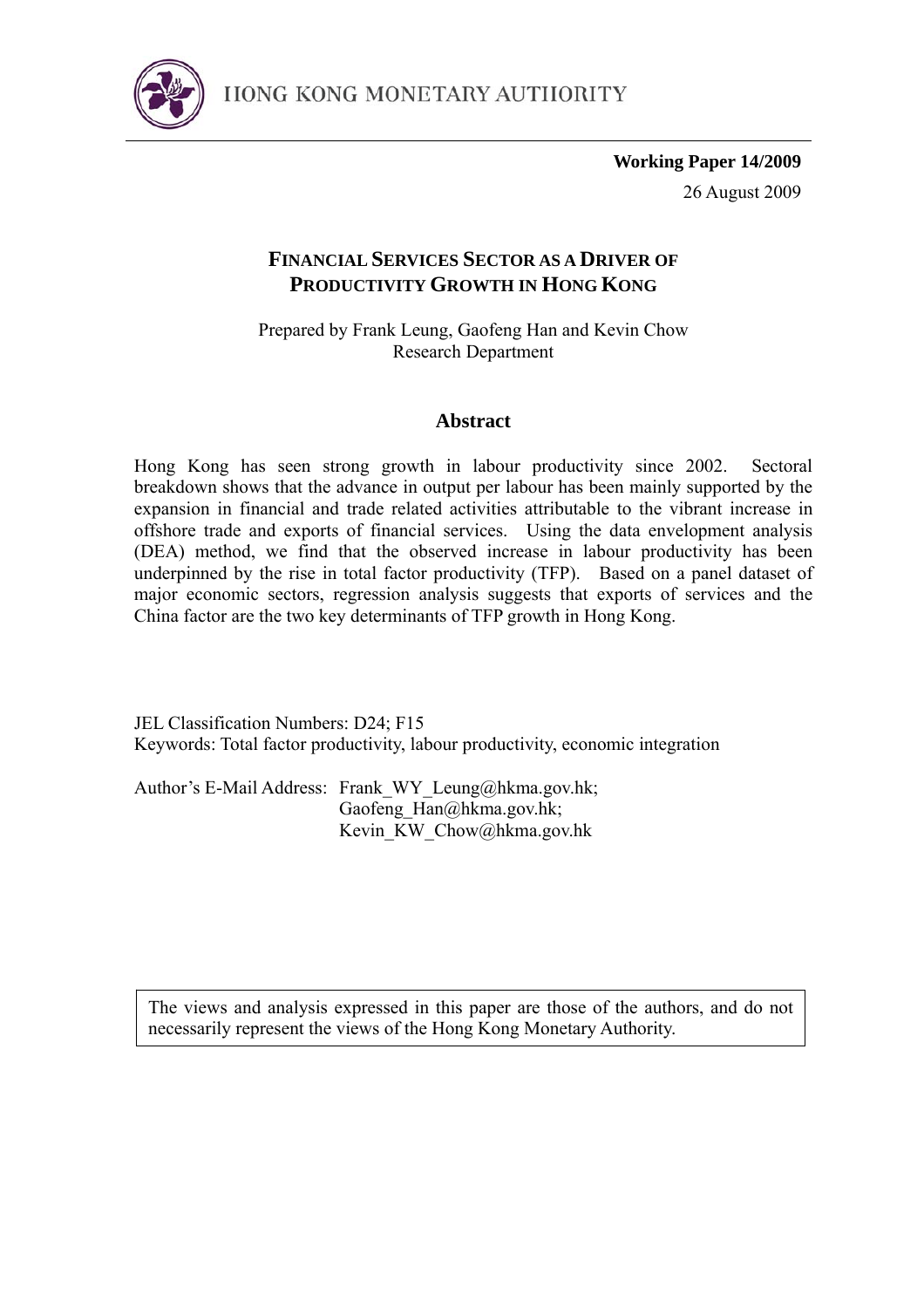## *Executive Summary:*

- Over the past quarter of a century, labour productivity in Hong Kong grew at an *average rate of 4.0% a year, much higher than developed economies in Asia and other advanced economies like the US and UK. Labour productivity grew by 5.0% a year during 2002-07, which was attributable to the vibrant expansion in offshore trade and exports of financial services.*
- Breakdown by economic sector shows that the recent gain in overall labour *productivity was driven by the strong growth in output per labour in financial- and trade-related sectors. Reflecting this, per-employee compensation registered the largest increment in the financial and insurance sectors.*
- *While service outsourcing and increases in per-employee equipment spending help increase productivity and competitiveness of the labour force in Hong Kong, the strong growth in total factor productivity (TFP) is found to be the major reason behind the rise in output per labour.*
- Using the method of data envelopment analysis (DEA) and a panel data of ten *economic sectors, TFP is estimated to have grown by 3.5% a year during 1987-2007, and increased notably to 9.3% a year during 2002-07. Breakdown by sector shows that financial, insurance and banking sectors registered the fastest TFP growth over the past two decades, mainly reflecting the benefits from technological progress.*
- Panel regression analysis shows that growth in service exports and China's service *sector are the two key determinants of TFP growth in Hong Kong, while the effect of human capital is not significant, either due to the lack of a comprehensive measure, or a reflection that human capital has not been a constraining factor in TFP growth. This probably reflects the benefits of accelerated globalisation of services trade, and the success of Hong Kong in capturing business opportunities brought about by trade and financial liberalisation measures undertaken by the Mainland authorities.*
- Growth in labour productivity slowed notably in 2008 and is expected to turn negative *in 2009 as Hong Kong has been hit hard by the US-led global financial crisis of 2007-2009. Looking beyond the crisis, while the financial systems in the US and the EU are set to shrink as a result of the crisis, financial systems in Asia in general and Mainland China in particular have huge potential to grow. By further strengthening its role as a gateway of capital flows in and out of the Mainland, a testing ground for the internationalisation of the renminbi, and also the premier asset-management centre in Asia, Hong Kong should be able to continue its productivity growth in the foreseeable future.*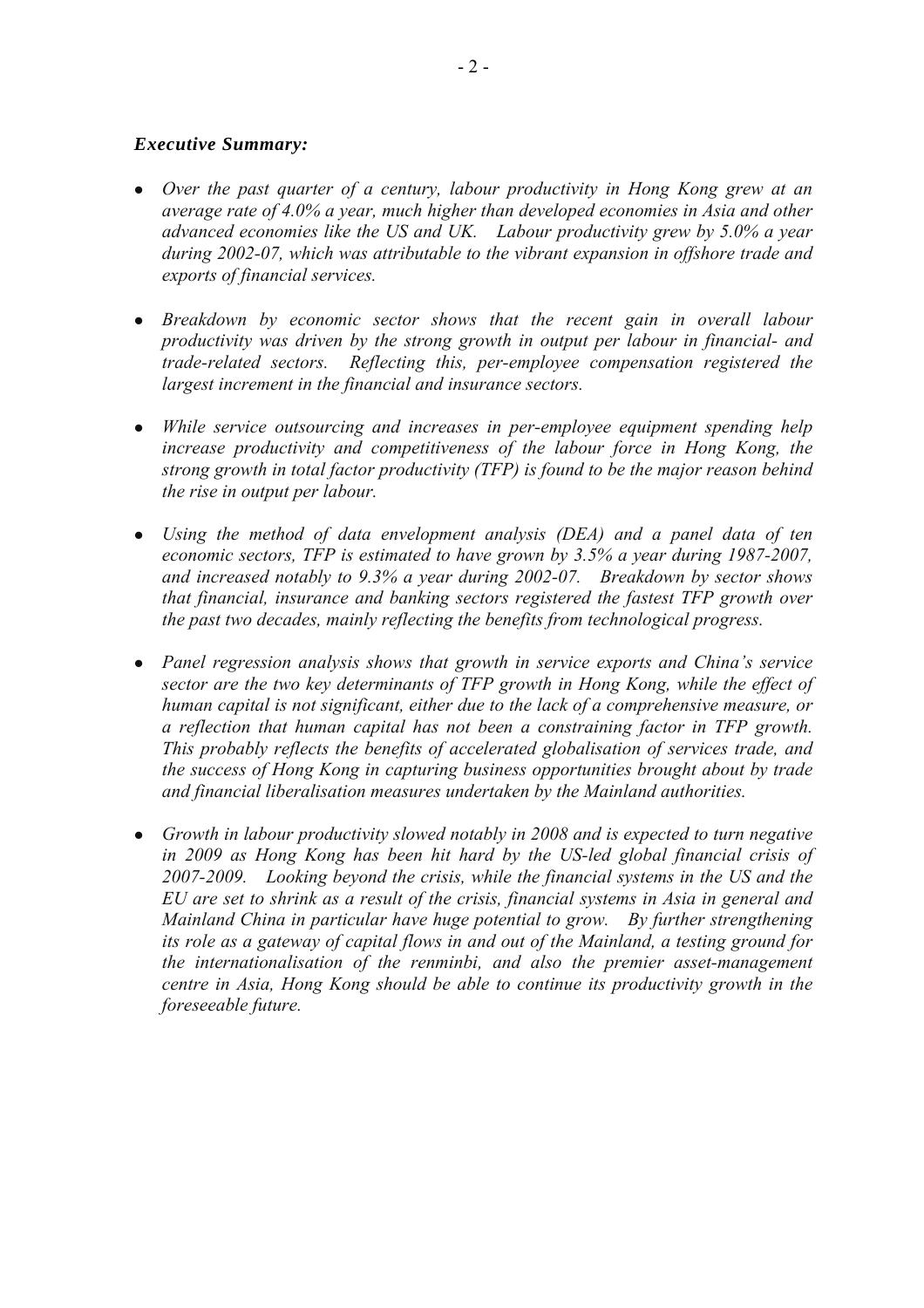## **I. Introduction**

Over the past quarter of a century, the Hong Kong economy quadrupled its size from HK\$0.4 trillion in 1980 to HK\$1.6 trillion in 2007, equivalent to an annual real growth rate of 5.2%. This is much faster than the 1.1% annual expansion in the number of employed persons. As a result, output per labour, a conventional measure of labour productivity, grew at an average rate of 4.0% per year. While growth in labour productivity in Hong Kong is slower than that in the emerging Asian economies like Mainland China and India, it is appreciably higher than developed economies such as Japan and Korea in the region, and advanced economies like the US, UK and Germany. Given that Hong Kong is a small city and lacks natural resources, what have been the underlying driving forces behind the rapid growth of labour productivity over the years?

 One of the apparent factors is the transformation from a manufacturing-based to a service-oriented economy, which has added significant value to labour services in Hong Kong. During the 1980s, growth in labour productivity was mainly driven by manufacturing activities, attributable to the vibrant expansion in domestic exports and re-export trade. Following the relocation of production base and assembly lines by domestic manufacturers to Mainland China, the service sector has played an important role in driving labour productivity growth since the 1990s. With the domestic economy gearing towards higher value-added services in the face of intense global competition, labour productivity in trade-related and financial services experienced remarkable growth during 2002-07, in part attributable to the boom in offshore trade and exports of financial services.

 This paper aims at identifying the sources and determinants of productivity growth in Hong Kong. Section II highlights the key developments in labour productivity and explains the reasons behind the strong growth in labour productivity in recent years. Section III estimates total factor productivity (TFP) of the service sector using the data envelopment analysis (DEA) method by decomposing TFP growth into efficiency changes and technological progress, and discusses the differences in TFP growth across different service sectors. Section IV identifies the determinants of TFP growth and discusses the effect of China factor on productivity growth in Hong Kong. Section V concludes.

## **II. SOURCES OF LABOUR PRODUCTIVITY GROWTH IN HONG KONG**

 Labour productivity in Hong Kong, measured by output per labour, grew by 5.0% a year during 2002-07, notably higher than the annual growth rate of 3.8% in the 1990s and 4.3% in the 1980s. Comparing with other regional economies, growth in labour productivity in Hong Kong has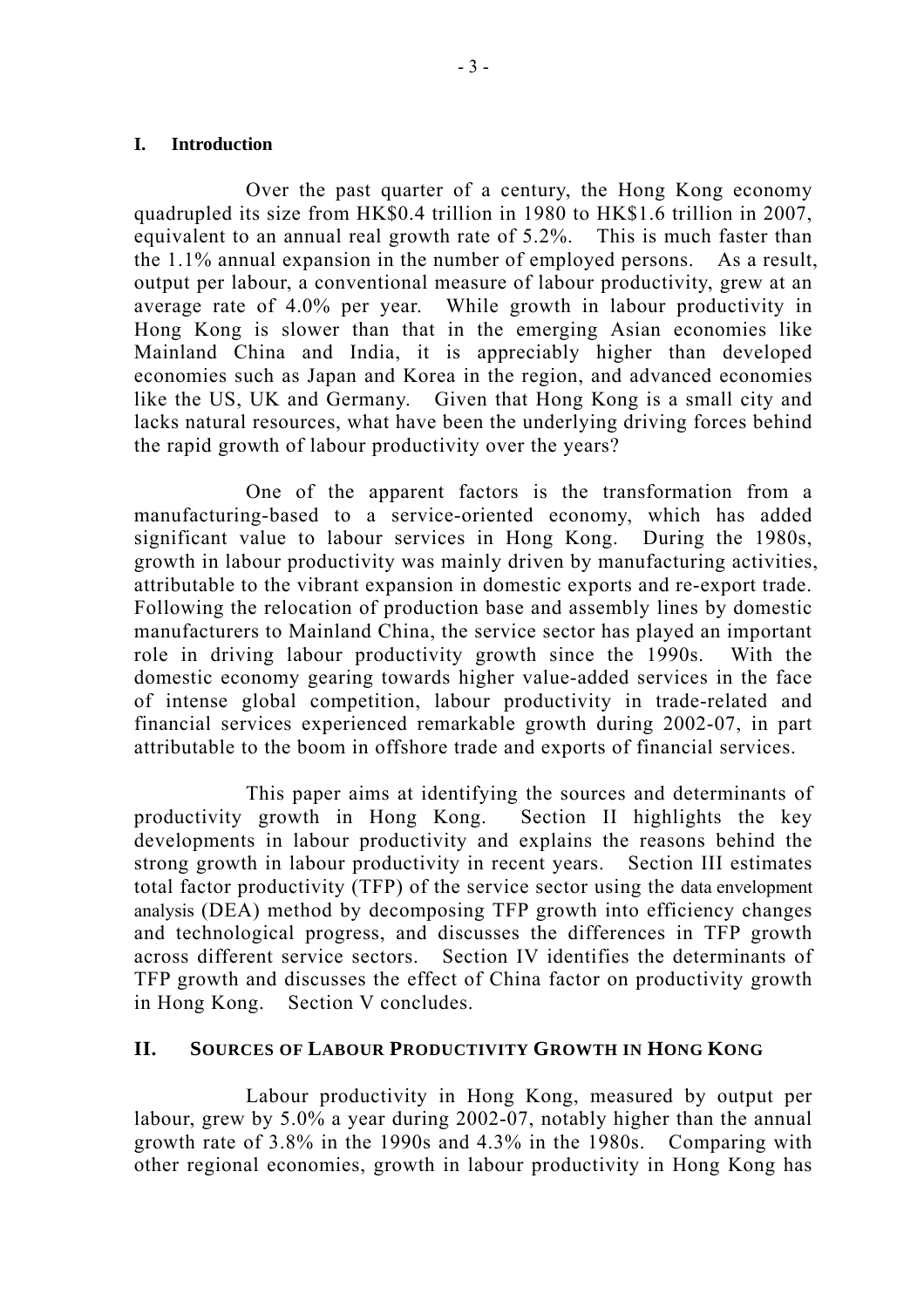been the fastest over the past five years except for Mainland China (Chart 1). The strong growth in labour productivity partly reflects the vibrant economic expansion since 2003, with real GDP rising at an annual rate of 6.4% during 2002-07, much faster than the 1.3% growth in employment (Chart 2). The decline in labour productivity growth in 2008 reflected a sharper slowdown in output growth relative to employment growth, largely a result of the US-led global economic downturn.



 The rapid growth in labour productivity seen in the late 1980s and early 1990s reflected the transformation from a manufacturing-based to a service-oriented economy. Following the relocation of production plants and assembly lines to the southern part of Mainland China in the 1980s, the number of manufacturing employment in Hong Kong has diminished significantly. While some manufacturing employees were relocated to work on the Mainland to supervise the operations and provide training to the Mainland workers, those working in the Hong Kong office specialised in services such as sourcing, marketing and product design. As a result, job losses in the manufacturing sector were nearly offset by job creation in the import/export sectors between the late 1980s and early 1990s (Chart 3). Reflecting the higher value-added services provided by labour in import/export trade than manufacturing, real payroll per person has been growing faster in the former than the latter.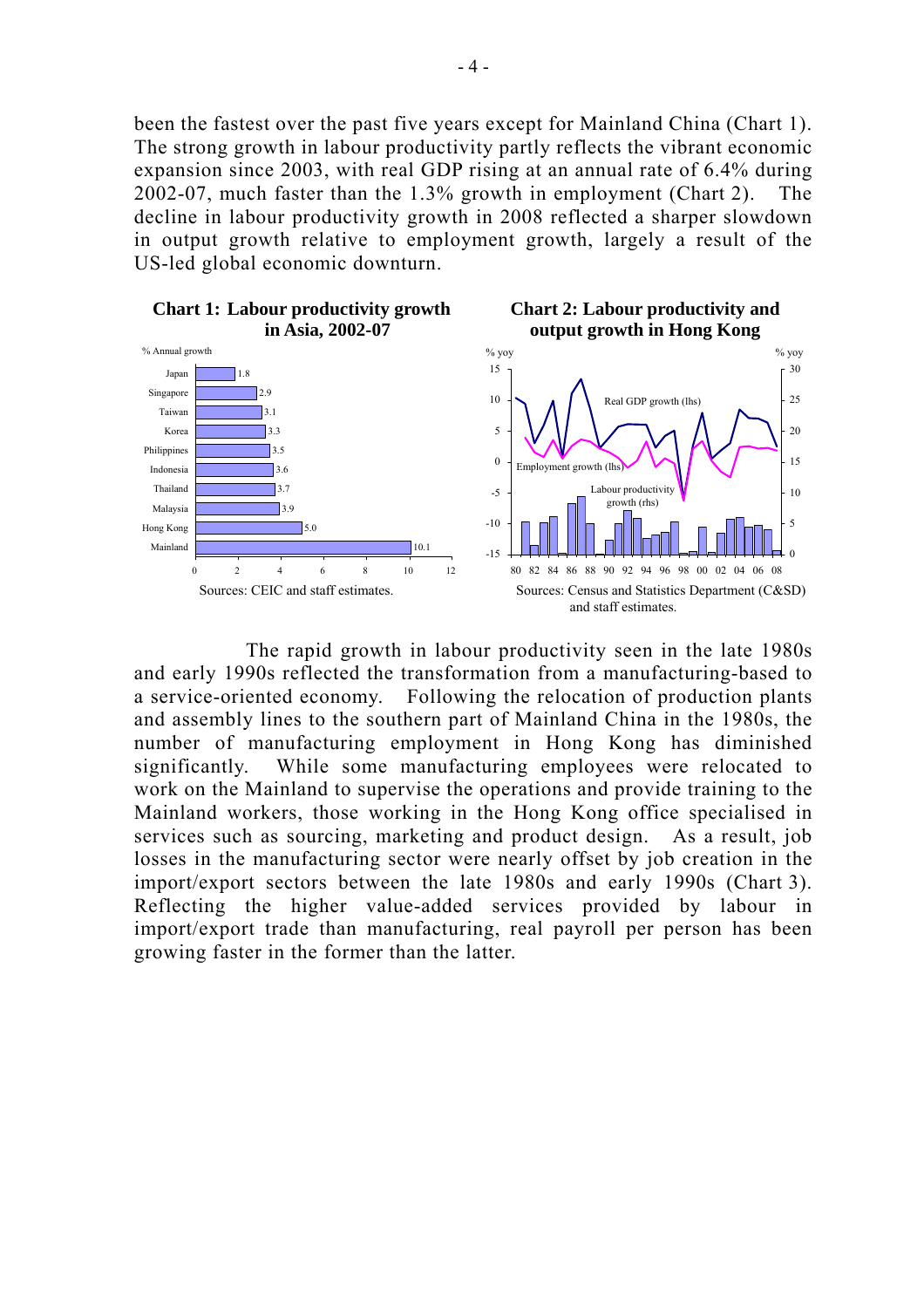

 In the aftermath of the Asian financial crisis in 1998 and the bursting of the global IT bubble in 2001, growth in labour productivity slowed markedly as the downturn in domestic demand and a protracted period of deflation weighed on output growth. Labour productivity growth picked up again in 2003 reflecting the strong economic recovery following the end of the SARS pandemic in the second half of the year. However, the advance in labour productivity in recent years has been different from the past in two aspects. First, despite the strong growth in labour productivity recently, the overall increase in real labour income remains weak. For example, during 2002-07, while labour productivity grew by an average of 5.0% per year, real payroll per person only rose by an average of 1.1% (Chart 4). Secondly, the recent gain in labour productivity has been concentrated in financial, communications and trade-related services, registering double-digit growth rates of 10-15% between 2002 and 2007 (Chart 5). The concentration of labour productivity growth in the financial and trade-related sectors reflects the rise in their contribution to GDP over the past decade (Chart 6). One noteworthy development is that the strong growth in labour productivity in the communications sector in part reflects the outsourcing of telecommunication services, which explains the contraction in the number of employee in recent years.

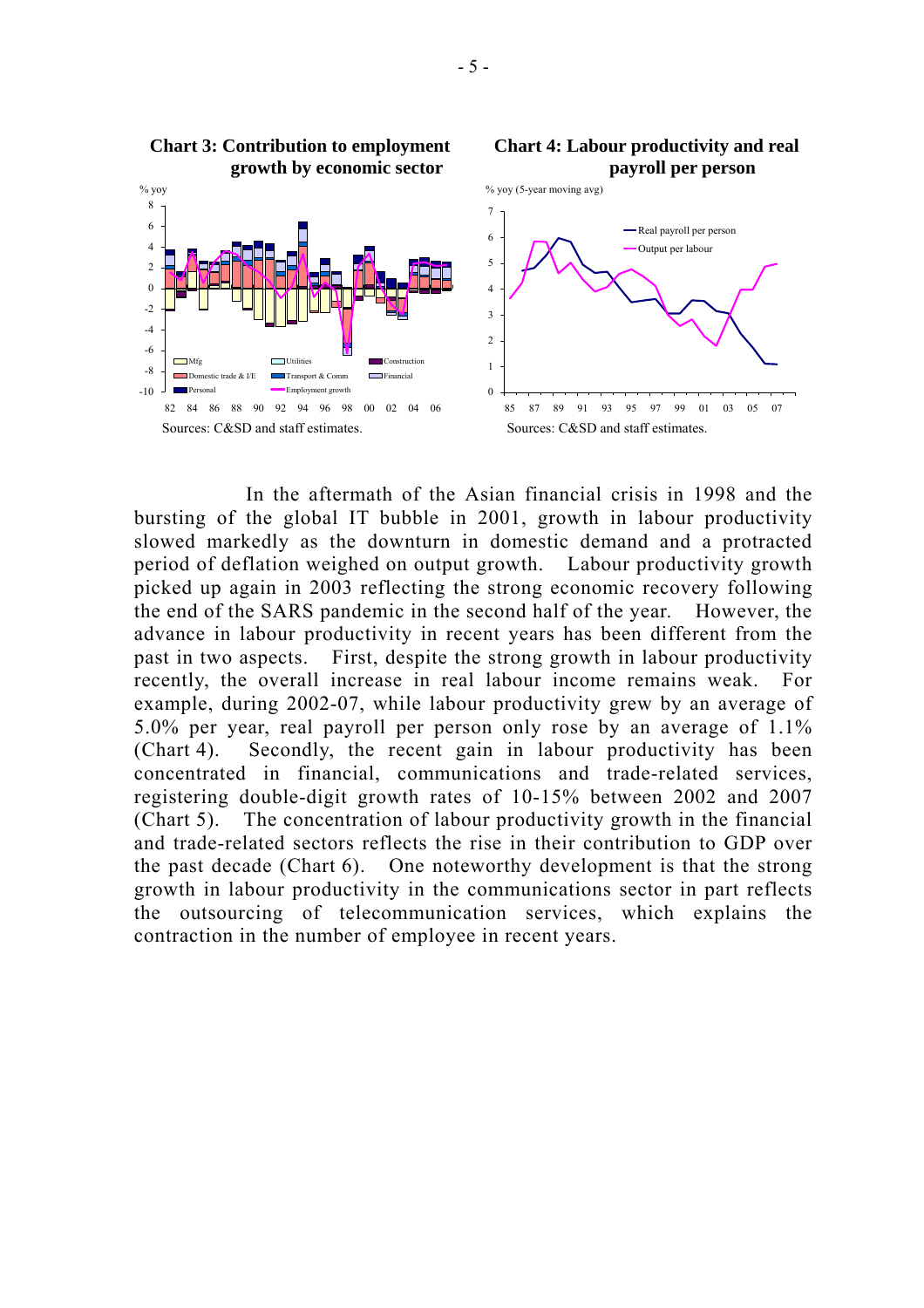

 The divergent movement between growth in labour productivity and real payroll per person could be attributable to a number of factors. First, the use of different price indices in estimating volume measures may lead to a slower growth rate in real payroll per person than labour productivity. Past developments show that the growth rate of composite CPI is higher than that of GDP deflator, and there has been a notable gap between the two since 2002 (Chart 7). Since real payroll per person is estimated by deflating nominal payroll by the CPI, its growth rate has been lower than that of labour productivity in recent years. Secondly, real payroll per person mainly capture labour compensation in money terms including salary, overtime earnings and discretionary bonuses. However, fringe benefits, employer's social security expenditure and payments in kind, such as company quarters and options are not included in the payroll statistics. A more comprehensive measure is the compensations of employee estimated from production-based GDP statistics, which includes both monetary and non-monetary rewards to labour. Chart 8 shows that real compensations of employee and labour productivity move in the same direction most of the time, with both measures rising strongly following the economic recovery starting in 2003.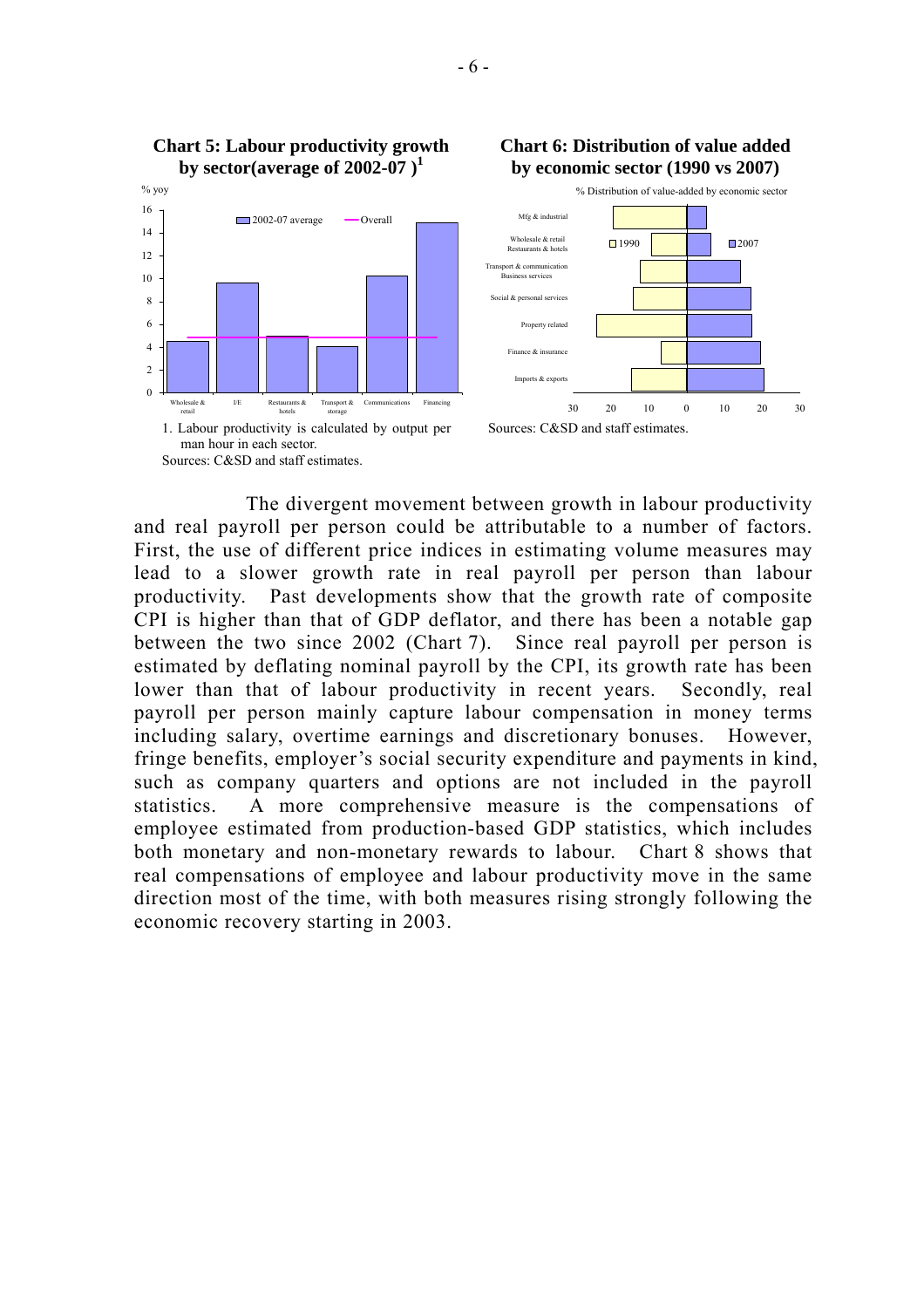

 The strong growth in labour compensations in recent years has been mainly driven by the marked rise in remunerations to employees engaged in the financial and insurance sectors, which account for more than half of the increase in compensations of employee on average (Chart 9). The sizable compensations to financial sector employee reflected the large bonus payments and share options distributed by financial institutions following the financial market boom in 2006 and 2007. This also partly explains the discrepancy between the payroll and labour compensation statistics in the financial sector over the past few years (Chart 10). While the financial sector employees saw the largest pay rise during the economic expansion in 2004-07, there was a broad-based increase in labour remuneration across different economic sectors such as tourism, domestic trade, imports/exports and business services.

## **Chart 9: Compensation of employee by economic activity**



## **Chart 10: Per-employee annual nominal payroll and total compensation in financial and insurance sectors**



# **Chart 8: Compensations of employee**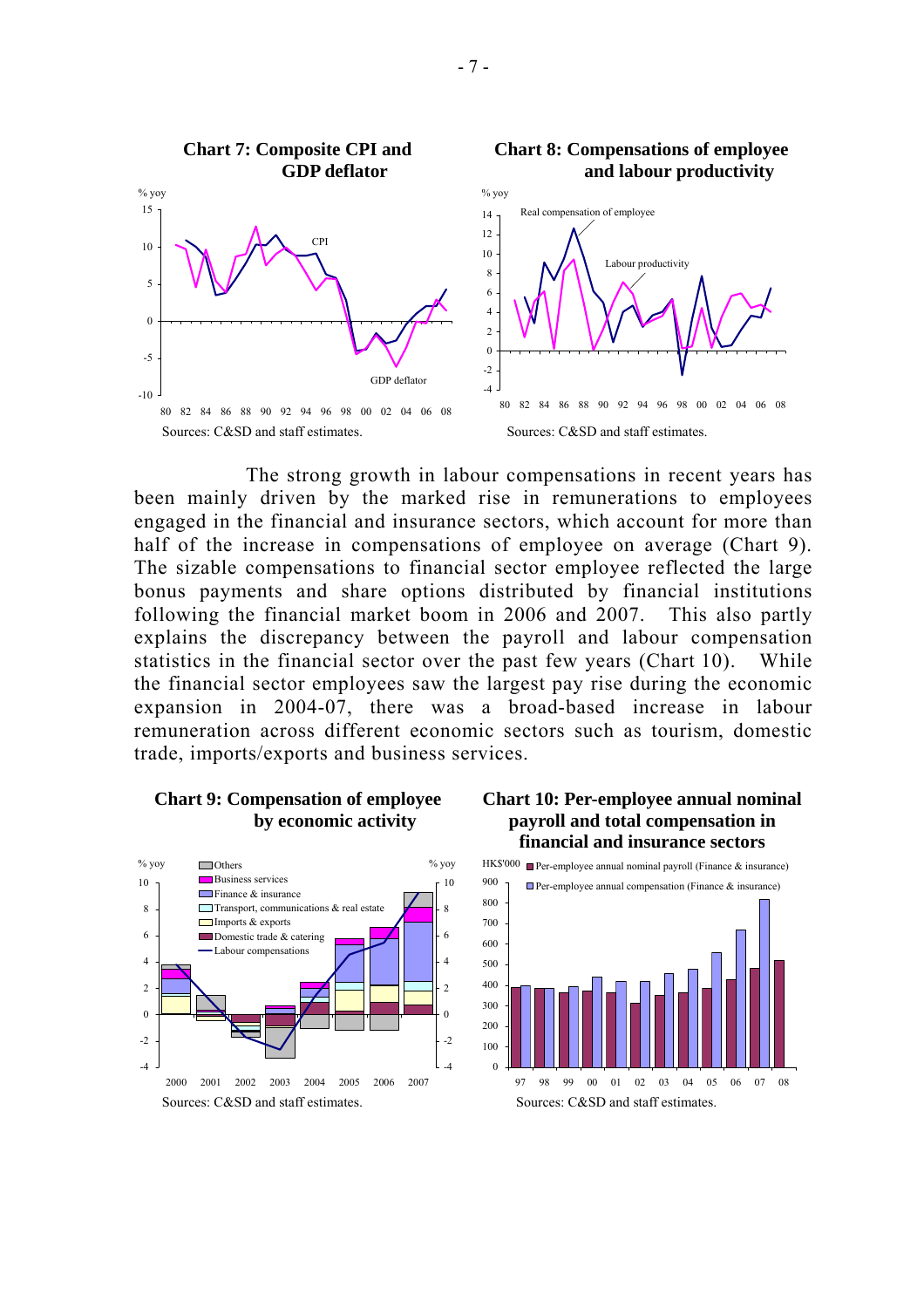The strong growth in labour productivity in recent years not only reflects the higher value-added content of financial services (thanks to the booming IPO and fund-raising activities by Mainland enterprises in Hong Kong), but also attributable to improved efficiency and higher quality of the labour force in Hong Kong. A recent study on the determinants of human capital in Hong Kong shows that both education and working experiences play significant role in raising labour productivity in Hong Kong.<sup>1</sup> On the other hand, the steady expansion in business equipment spending, particularly in IT-related investment also boosts labour productivity with the help of advanced technology (Chart 11). While a more educated, knowledgeable and better equipped labour force is the underlying driving force of growth in labour productivity, other factors such as effective entrepreneurship and the use of more productive capital and equipment all contribute to the strong growth in output per labour in recent years. Breakdown of GDP by key income components shows that employee compensation (the labour share) grew at a slower rate than operating surplus (non-labour input), whose share increased from an average of 45% in 2000-03 to 48% in 2004-07 (Chart 12).



 The more dominant role of operating surplus (a measure of return to business owners and investors) suggests that factors other than labour have significant contributions to the strong output growth in recent years. This probably reflects the advance in total factor productivity which cannot be explained by the use of capital and labour in production. The relationship between output per labour and total factor productivity can be illustrated by the Solow model of economic growth, which suggests output per labour is a function of the capital (K) to labour (L) ratio and total factor productivity (TFP). The result can be derived from the standard Cobb-Douglas production function as follows.

<sup>1</sup> "The Role of Education Upgrading and Experience Accumulation in Driving Labour Productivity Growth in Hong Kong" by the Economic Analysis Division, Financial Secretary Office, September 2007.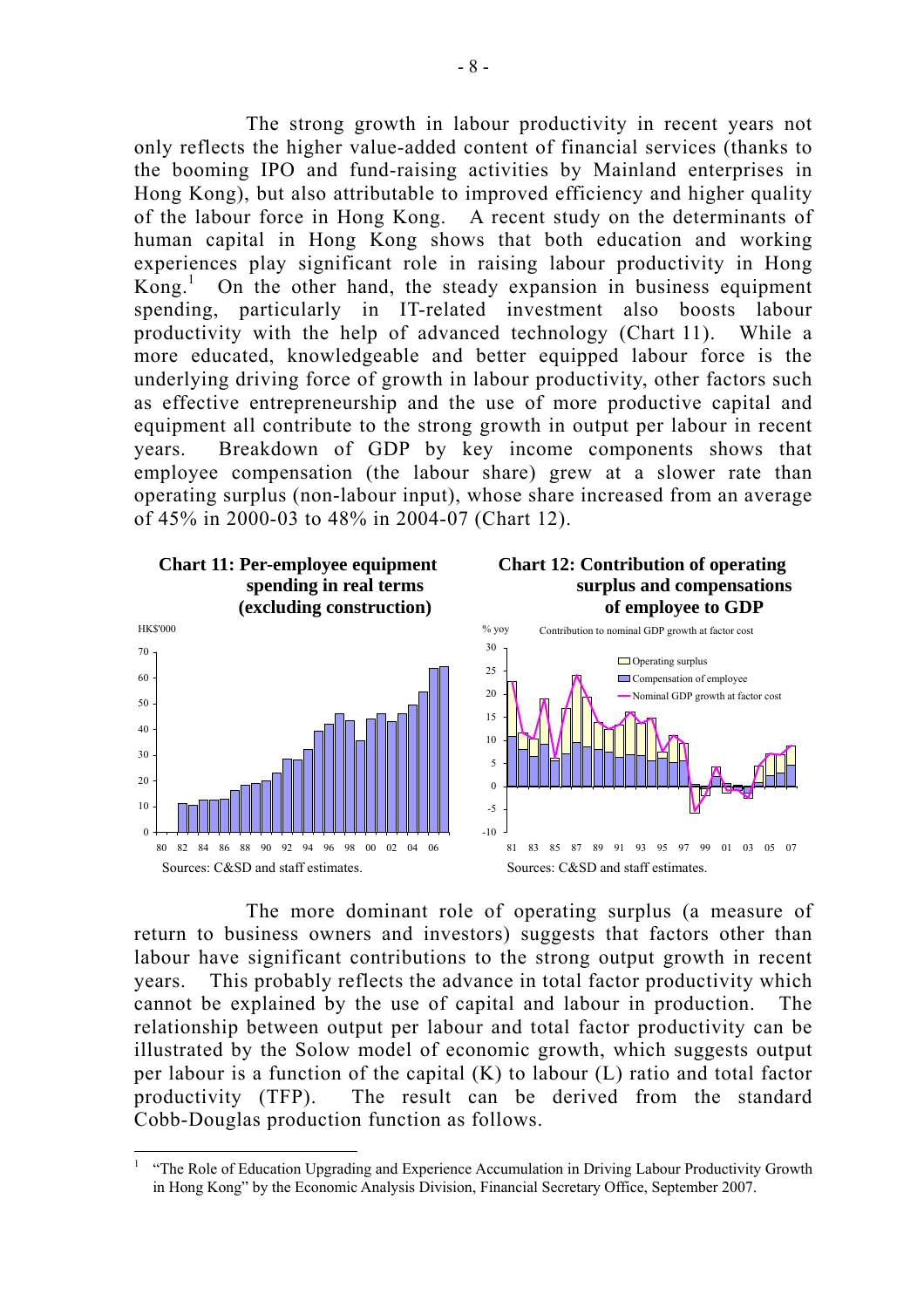$$
Y = a K^a L^{\beta} \tag{1}
$$

Dividing both sides of equation (1) by L, and assuming constant return to scale, i.e.,  $\alpha + \beta = 1$ , output per labour is determined by *a* (a measure of TFP) and the capital to labour ratio  $(K/L)<sup>2</sup>$ .

$$
Y/L = a (K/L)^a \tag{2}
$$

Equation (2) suggests that growth in labour productivity  $(Y/L)$  is positively related to changes in  $K/L$  and TFP growth.<sup>3</sup> Since TFP is not observable, it has to be estimated based on output, capital stock and labour force. One of the implications of the Solow growth model is that TFP growth is a key factor explaining differences in economic growth among developed economies where their capital to labour ratios reach the optimal levels. It is believed that technological innovation and accumulation of human capital are key determinants of TFP growth.

## **III. ESTIMATION OF TFP GROWTH IN HONG KONG**

 A variety of techniques have been developed in the economic literature to measure total factor productivity (TFP) growth for different types of data. For time series data, TFP is usually estimated as the Solow residual in a linear regression based on equation (1). For panel dataset with sectoral breakdown, the stochastic frontier approach and data envelopment analysis method are the two commonly used techniques to measure TFP growth. Under the stochastic frontier approach, a random coefficient model is used to estimate the maximum value of coefficient of each input period by period. The estimates are used to form the production frontier (potential output) for each sector over time. TFP growth is then estimated based on the distance between potential output and the realised output, and shifts in production frontiers. Under the data envelopment analysis (DEA) method, non-parametric linear programming technique is employed to find the production frontier without resorting to regressions. Calculation of TFP growth and its components under the DEA method is illustrated in Chart 13, where only one input is assumed for simplicity.

<sup>2</sup> The assumption of constant return to scale is verified in Annex D.

<sup>&</sup>lt;sup>3</sup> TFP is usually described as the Solow residual, as this is the part of output growth that cannot be explained through capital accumulation.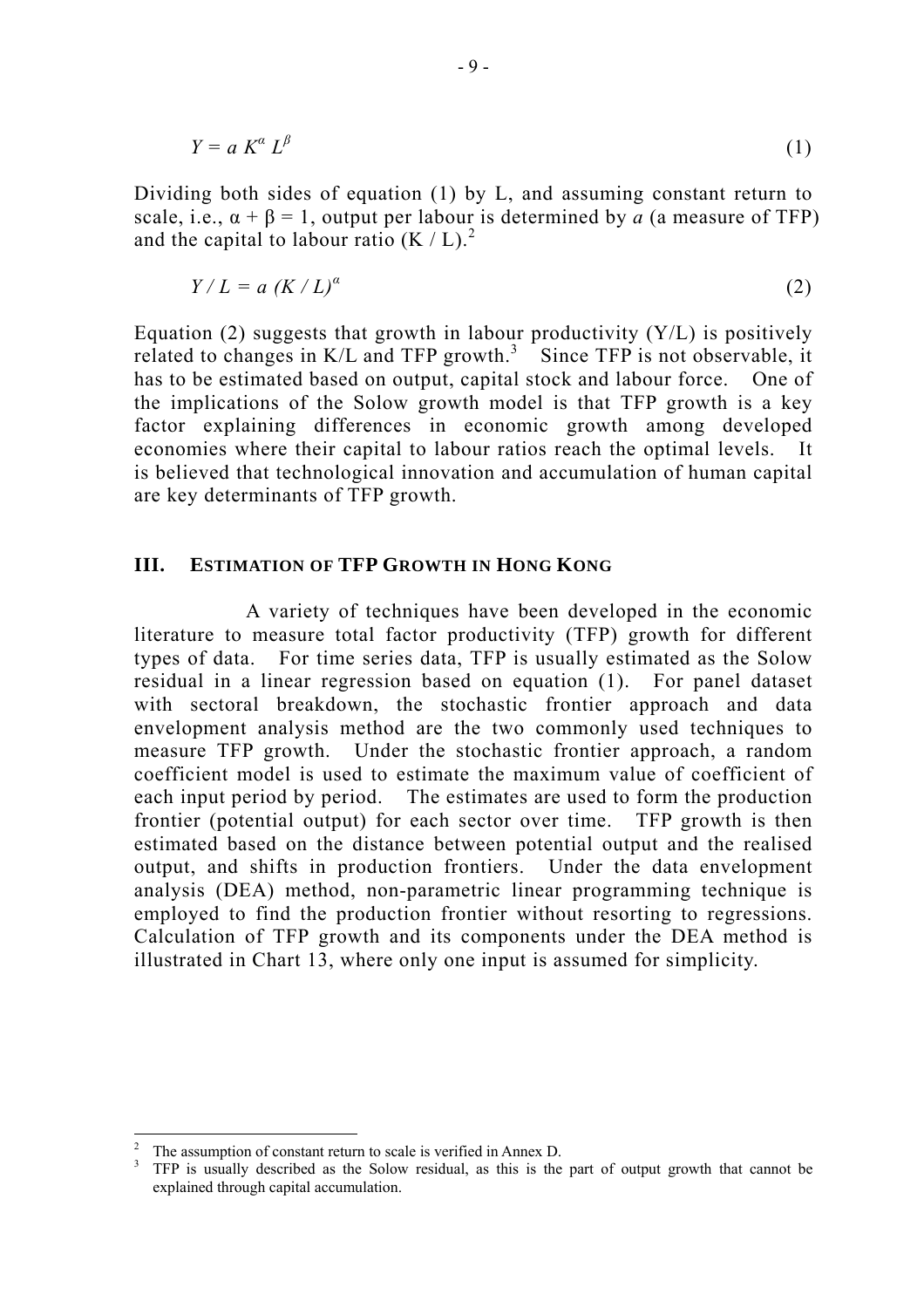



In the figure, the actual input output set is  $(X_1, Y_1)$  in period 1 and  $(X_2, Y_2)$  in period 2.  $F_1$  represents the output frontier in period 1 and  $F_2$ the frontier in period 2.  $Y_1^*$  is the potential output in period 1 given input of  $X_1$ , and  $Y_2^*$  the potential output in period 2 given input of  $X_2$ . The gross output growth can be defined in two ways, such that

$$
\frac{Y_2}{Y_1} = \frac{(Y_1^* / Y_1)}{(Y_2^* / Y_2)} * \frac{Y_1^{**}}{Y_1^*} * \frac{Y_2^*}{Y_1^{**}}
$$
\n(3)

or

 $\overline{a}$ 

$$
\frac{Y_2}{Y_1} = \frac{(Y_1^* / Y_1)}{(Y_2^* / Y_2)} * \frac{Y_2^*}{Y_2^{**}} * \frac{Y_2^{**}}{Y_1^{*}}
$$
\n
$$
\tag{4}
$$

 The first term on the right hand side of equation (3) or (4) is called the technical efficiency change (TEC), where 1 \* 1 *Y*  $\frac{Y_1^*}{X}$  and 2 \* 2 *Y*  $\frac{Y_2^*}{Y}$  are the distance of the realised output from the potential output in period 1 and period 2 respectively, representing technical inefficiency. The larger the distance, the more inefficient an economy (or a sector) is. By definition, when TEC  $=\frac{(1+i)^{1}}{(x+i)^{1}} > 1$  $(Y_2^*/Y_2)$  $(Y_1^*/Y_1)$ 2 \* 2 1 \*  $\frac{1}{1}$   $\frac{1}{1}$  > *Y Y*  $\frac{Y_1^* / Y_1}{X_1^* / X_2}$  >1, the distance decreases, and technical efficiency increases (or inefficiency decreases) from period 1 to period 2. <sup>4</sup> The second term, i.e.  $\frac{I_1}{V^*}$ 1 \*\* 1 *Y*  $\frac{Y_1^{**}}{X_2^{**}}$  (denoted as TP<sup>1</sup>) on the right hand side of equation (3)

<sup>4</sup> Technical efficiency change here is different from the conventional efficiency change, as the latter usually refers to a change in output performance given the same input or cost without regard to the relative change in frontier or potential output. Similarly, technological progress refers to the relative change in production frontiers, which may also differ from the conventional sense.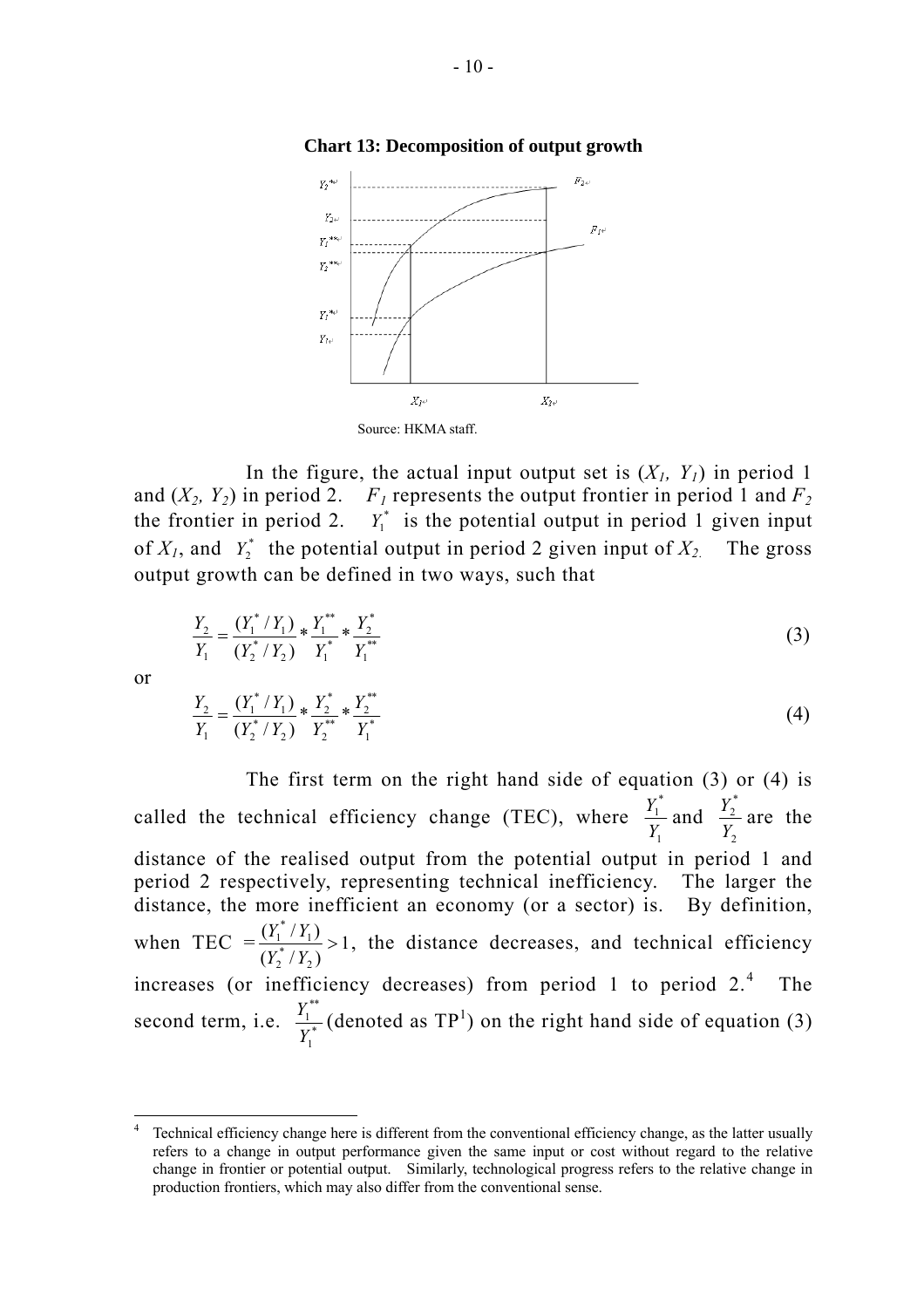or  $\frac{1}{v^{**}}$ 2 \* 2 *Y*  $\frac{Y_2^*}{X_{\text{max}}}$  (denoted as TP<sup>2</sup>) on the right hand side of equation (4), measures the shift of production frontier with the same inputs and is called technological progress (TP). Finally,  $\frac{r_2}{V^{**}}$ 1 \* 2  $\frac{Y_2^*}{Y_1^{**}}$  in equation (3) (denoted as  $dY_x^1$ ), or  $\frac{Y_2^{**}}{Y_1^*}$ 1 \*\* 2 *Y*  $\frac{Y_2^{**}}{Y}$  in equation (4) (denoted as  $dY<sub>x</sub><sup>2</sup>$ ) measures the change in potential output with respect to either one of the frontiers due to changes in inputs. Equations (3) and (4) can be rewritten as

$$
\frac{Y_2}{Y_1} = TEC * TP^1 * dY_x^1 = TFP^1 * dY_x^1 \tag{3'}
$$

and

$$
\frac{Y_2}{Y_1} = TEC * TP^2 * dY_x^2 = TFP^2 * dY_x^2 \tag{4'}
$$

Next defining the Malmquist TFP index  $M(Y_{t+1}, X_{t+1}, Y_t, X_t)$  as a geometric average written as

$$
M(Y_{t+1}, X_{t+1}, Y_t, X_t) = \left[ \frac{(Y_2 / Y_2^{**})}{(Y_1 / Y_1^{*})} * \frac{(Y_2 / Y_2^{*})}{(Y_1 / Y_1^{**})} \right]^{0.5}
$$
(5)

By rearranging equation (5), it is easy to verify that

$$
M(Y_{t+1}, X_{t+1}, Y_t, X_t) = (TFP^1 * TFP^2)^{0.5}
$$
  
= [(TEC \* TP<sup>1</sup>) \* (TEC \* TP<sup>2</sup>)]<sup>0.5</sup> (6)

 Equation (6) shows that the Malmquist TFP index is a geometric average of *TFPs* defined in gross output growth equations (3') and (4'), which can be decomposed into two components of TEC and TP according to equations (3) and (4).

 Annual sectoral survey data for 1986-2007 are employed to estimate and decompose TFP growth for Hong Kong by the DEA method (details on the dataset are explained in Annex A, and the linear programming problem under the DEA method is explained in Annex B). Chart 14 shows the aggregate TFP growth for the service sector of the Hong Kong economy estimated from the DEA method (see Table A2 in Annex C for the estimated figures). In most years TFP growth was positive, though there were exceptions in certain periods. As we will show below, in 1989 and 1995 there was a real estate correction, in 1998 there was Asian financial crisis, and in 2001 there was the burst of global IT bubble. During these periods, TFP witnessed negative growth. Starting from 2002, TFP growth picked up again, and kept rising since then. By looking at the two components of TFP growth, it is hard to tell if there exists any pattern of movement for the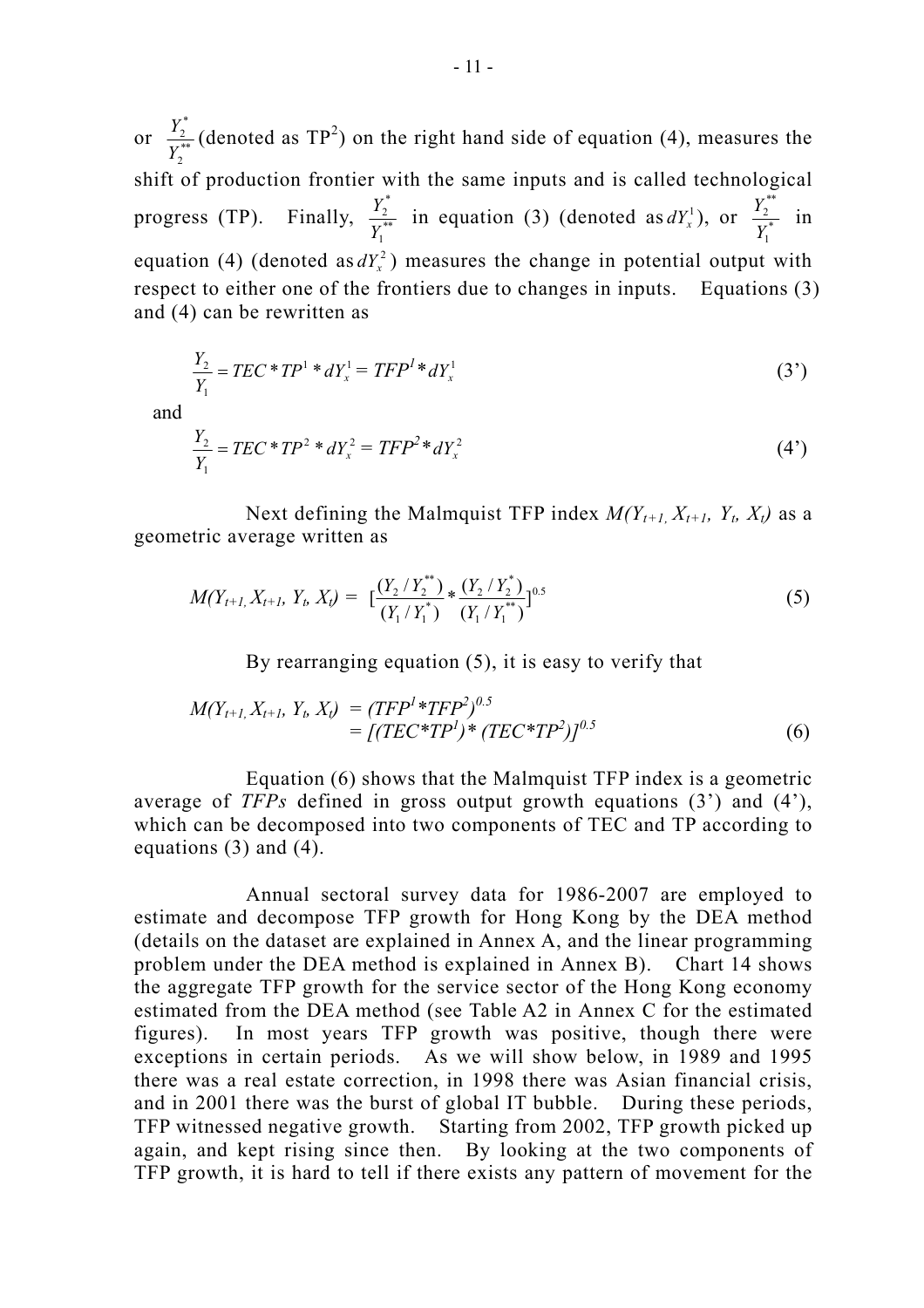growth in technological progress and efficiency change before 2000. However, starting from 1999, technological progress became the main contributor to TFP growth, while the contribution from technical efficiency change was negative particularly after 2002.



 Chart 15 shows annual average sectoral TFP growth in major economic sectors during 1987-2007 (see Table A3 in Annex C for the estimated figures). All sectors achieved positive growth in technological progress. However, evidence for improvements in technical efficiencies was weak. On average, only the financial industry including non-bank financial services, insurance, and banking services, achieved slightly positive efficiency changes.<sup>5</sup> Nevertheless, the selected economic sectors except construction and real estate achieved positive TFP growth. This partly reflected the sluggish residential investment following the burst of the property price bubble in 1997.

 The estimated TFP growth can be used to disaggregate output growth into contributions from TFP and factor inputs.<sup>6</sup> According to equations (3'), (4') and (6), contribution from inputs is  $(dY_x^1 * dY_x^2)^{0.5}$ , which is a geometric average of input contributions assessed with two output frontiers. As shown in Chart 16, both output and TFP growths were dragged down by real estate market corrections in 1989 and 1995, the Asian financial crisis in 1997-98 and the burst of global IT bubble in 2001

<sup>5</sup> The combination of small efficiency changes and high technological progress in financial sectors suggests that the best available technologies are mostly originated from these sectors during the sample period. The magnitude of negative efficiency changes in one sector is the difference in output growth between this sector and the best performing sector, given the same input in these two sectors at any given point in time.

Note that the aggregate growth rate of gross value added of different sectors differs from expenditure based GDP growth rate. Our sample only covers 10 sectors and excludes primary and manufacturing industries, public utilities, community, social and personal services and ownership of premises, which accounted for 2.4%, 2.5%, 17% and 10% of GDP at factor cost respectively in 2008. The expenditure-based GDP grew at 7.1%, 7.0%, 6.4% and 2.4% respectively in 2005, 2006, 2007 and 2008.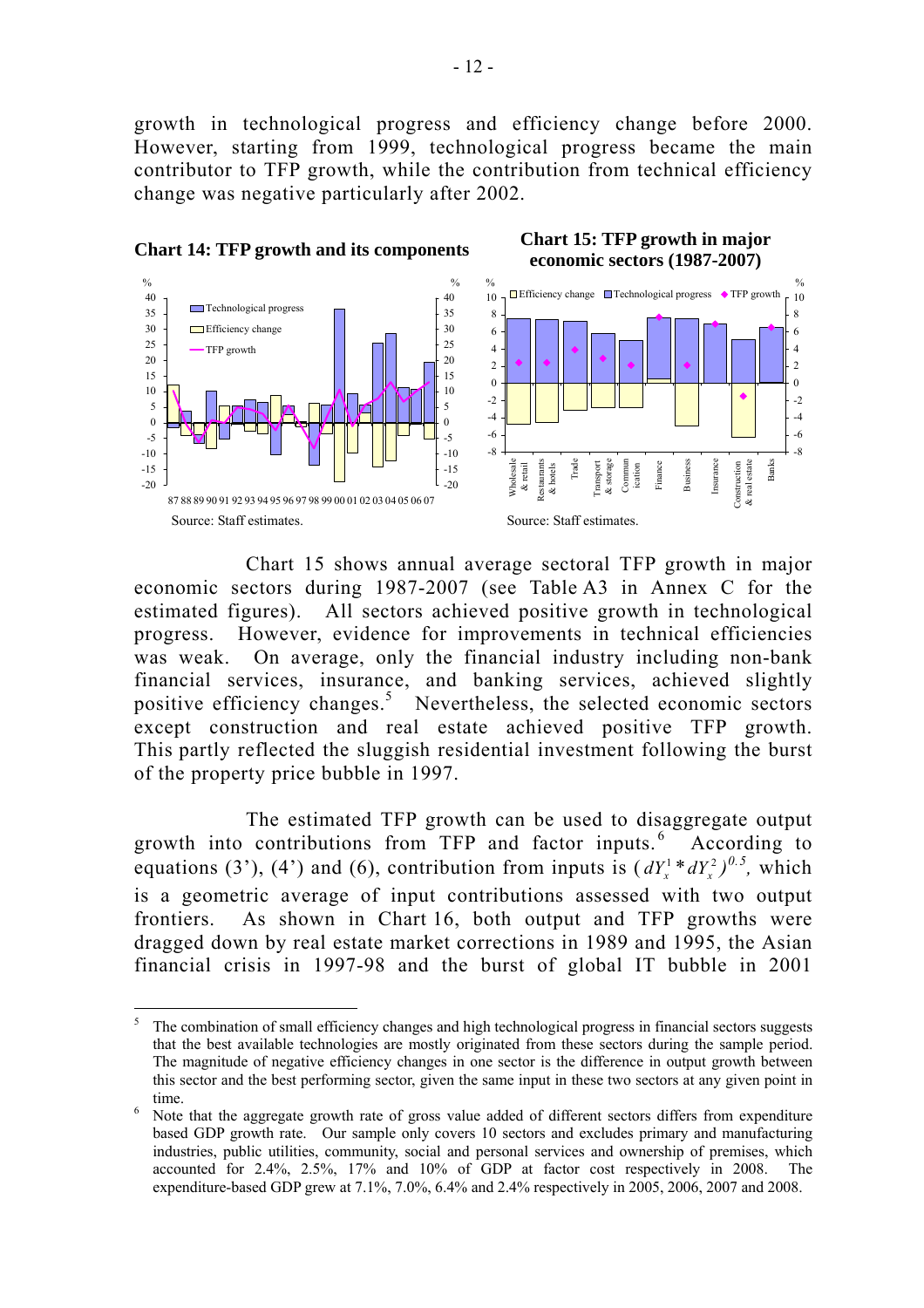(see Table A4 in Annex C for details). Output growth has trended upward since 2002 underpinned by strong growth in TFP. One noteworthy observation is that during the late 1980s and early 1990s, output growth was mainly driven by expansion in factor inputs such as labour and capital. Starting from 2002, however, this pattern reversed with TFP becoming the dominant growth driver.



 The shift in growth contribution from factor inputs to TFP could be attributed to changes in structural factors which are independent of the levels of labour force and capital stock used in the production process. One possible explanation is that through outsourcing of lower value-added services (e.g., call centre and data bank) to the Mainland and other emerging market economies, corporate owners re-allocate the existing manpower to focus on business areas with higher value-added. Another underlying factor driving TFP growth in Hong Kong is the growing trade and financial links with Mainland China, which create business to service providers in Hong Kong particularly in trade and financial related services. Finally, the accumulation of human capital through education and on-the-job training raises the competitiveness of the domestic labour force in a globalised business environment, which places Hong Kong in a better position to capture the benefits from financial liberalisation in Mainland China.

## **IV. DETERMINANTS OF TFP GROWTH IN HONG KONG**

 While TFP growth estimated from the DEA method can be disaggregated into factors related to technological progress and efficiency change, these two components are not observable. As a result, it is difficult to know whether the robust productivity growth observed in recent years, as manifested by the advance in output per labour, is due to changes in demand or supply conditions, or a reflection of cyclical fluctuations. The identification of the determinants of TFP growth is therefore important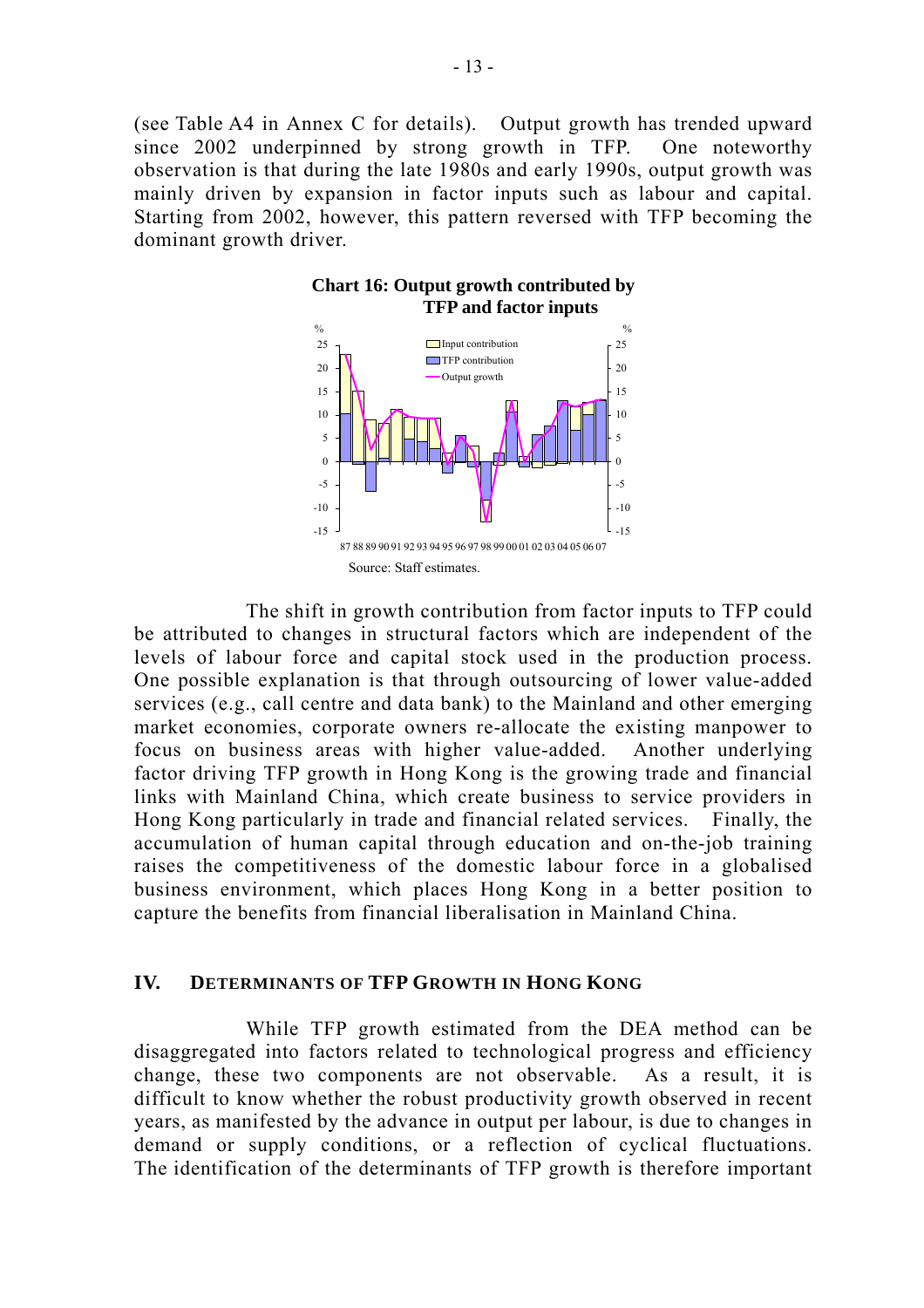in understanding the reasons behind the strong growth in labour productivity. This also helps throw some light on the future prospects of TFP growth in Hong Kong.

 Historical data shows that the estimated TFP growth and world output growth are positively related, suggesting that demand-side (cyclical) factors may play an important role in determining productivity growth in Hong Kong (Chart 17). On the other hand, various studies show that human capital is a key supply-side (structural) factor driving TFP growth in the long run. This is particularly the case in mature economies like the US and some EU countries. The situation faced by Hong Kong, however, is somewhat different from that in developed or emerging market economies. Hong Kong is a service-oriented economy with a highly developed financial sector; its labour market is flexible, and its labour force is competitive and internationally mobile. Moreover, Hong Kong is increasingly integrated with Mainland China, which is one of the fastest growing economies in the world. Facing the enormous business opportunities in China and increased global competition, Hong Kong has seen a concentration of highly educated people engaged in the financial service sector, yielding the highest per-employee compensation among the key service industries (Chart 18).



 While the accumulation of human capital through better education and innovations is believed to be the underlying driving force of TFP growth in Hong Kong, the recent boom in per-labour output and compensation could be attributed to the China factor, particularly in the financial services area. For example, over the past two decades (1987-2007) financial sector TFP grew by an average 7-8% a year, comparable to the 9-10% annual growth in value-added. During 2002-07, annual TFP growth in the financial sector accelerated to 18% from 6% in 1987-2001. Apparently, such a significant gain in financial sector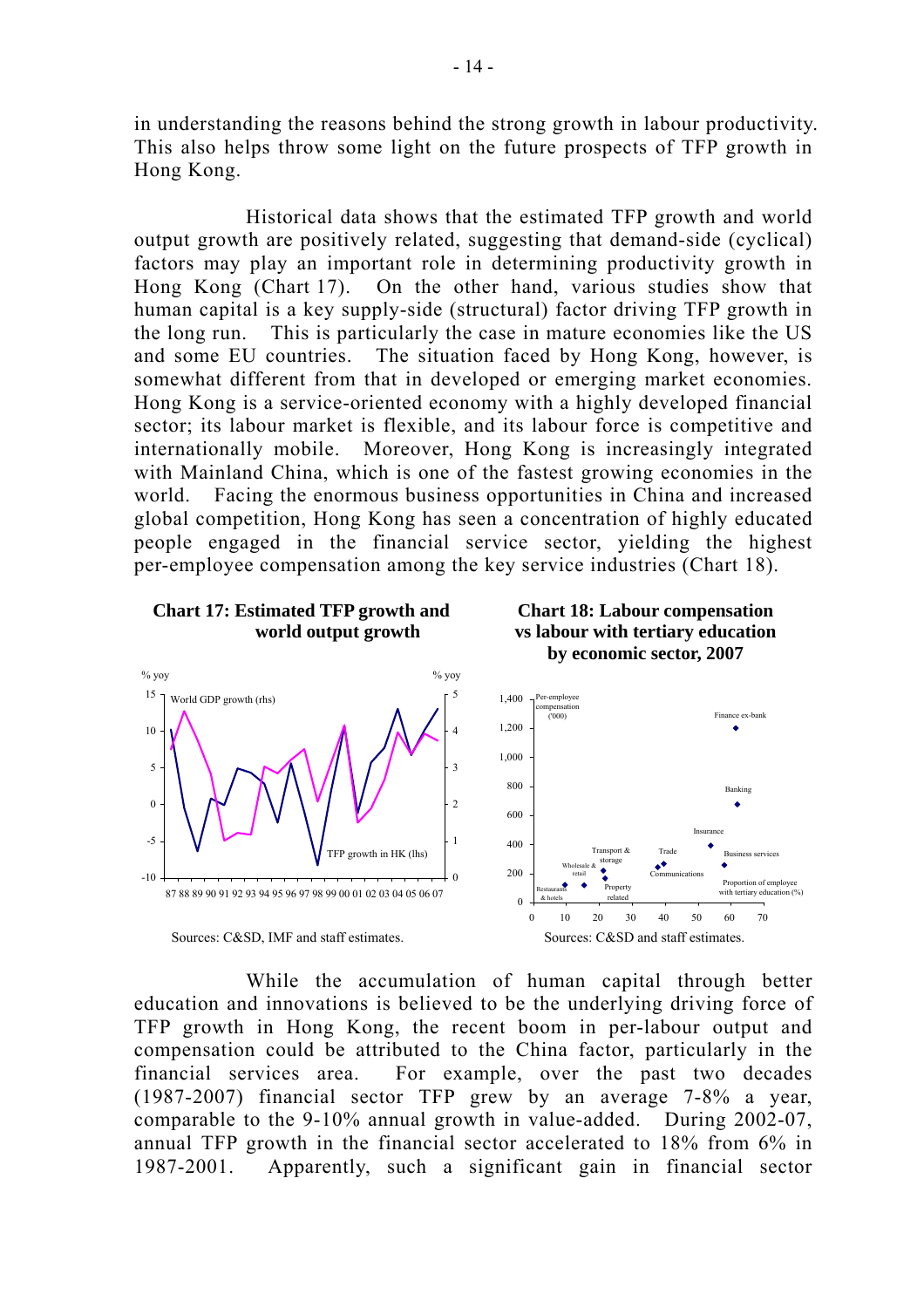productivity cannot be explained by the accumulation of human capital alone.<sup>7</sup> Previous studies by the HKMA show that the rapid growth in financial sector output in recent years is related to the strong demand for financial services by Mainland entities, such as the listing of H-shares and increased cross-border financial fund flows. Based on some crude assumptions on the structure of financial service fees and charges, our estimates suggest that nearly one-third of financial service exports in Hong Kong can be attributed to the China factor.<sup>8</sup>

 To assess the relative impact of demand- and supply-side factors on TFP growth and estimate the contribution from the China factor, four key determinants are identified and used in the regression analysis. First, Hong Kong is an international trade and financial centre. Trade and financial sector openness play an important role in determining TFP growth, as these two sectors account for 40% of GDP. While merchandise trade figures are often used to characterise trade openness, exports of services is a more relevant indicator of competitiveness of the Hong Kong economy, given that over 90% of its GDP is related to services and more than one-fifth of its income is generated from trade in services.

 Secondly, human capital can also be an important structural factor driving TFP growth over the longer term. The major challenge of incorporating human capital into the regression model is that there is no simple and single measure of labour quality. In general, level of education, years of working experience and the degree of innovations are key attributes of human capital. However, sectoral data on years of working experience of employees and spending on research and innovations are not available. Thus, the proportion of employees with tertiary education in the labour force is used as a proxy for human capital in the ten selected economic sectors.

 Thirdly, the Mainland's demand for services provided by Hong Kong can be used to capture the contribution of China factor to TFP growth in Hong Kong. Mainland China has been the largest buyer of services produced in Hong Kong. However, since the compilation of statistics on trade in services by country only started from 1995, the time series cannot be used in the regression model which covers the sample period from 1987 to 2007. Alternatively, the growth rate of the Mainland's service industry is used as a proxy of the China factor. The idea is that financial liberalisation in China will increase the significance of the service sector in GDP, and the Hong Kong economy is expected to benefit from such a move, particularly in financial related services.

<sup>7</sup> The ratio of tertiary educated employees to total employees in the financial sector increased from 51% in 2002 to  $60\%$  in 2007.

For details please refer to "Service Exports: The Next Engine of Growth for Hong Kong?" by Frank Leung, Kevin Chow, Jessica Szeto and Dickson Tam, *HKMA Working Paper 04/2008*, April 2008.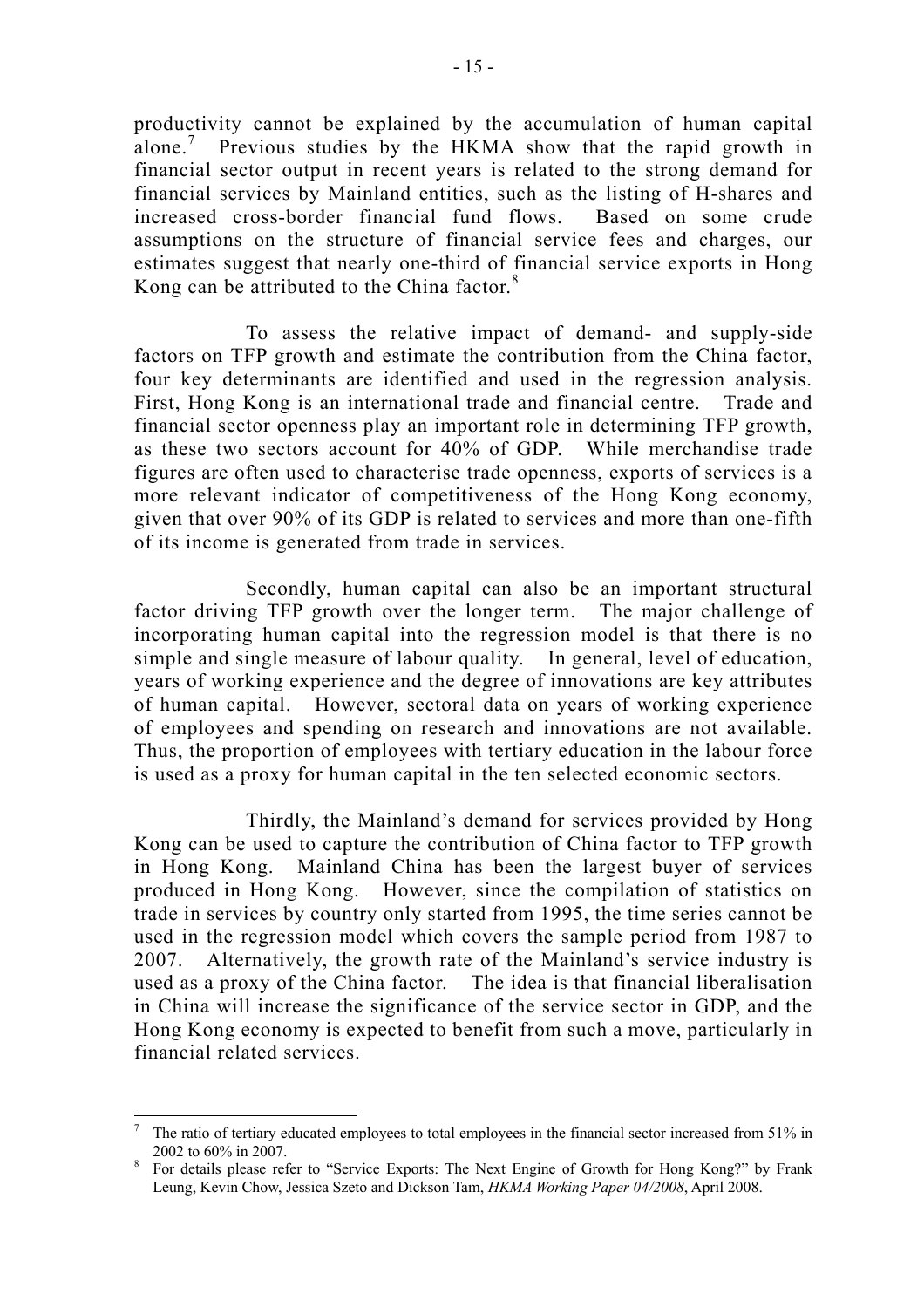In addition to the above determinants, world GDP growth is used as an explanatory variable in the regression model to control for the effect of cyclical fluctuations on TFP growth. The sample covers 1987-2007 and annual growth data are used for TFP, Hong Kong's service exports, China's service industry and world GDP, while the proportion of employee with tertiary education is expressed in first difference. A panel consisting of TFP growth, service export growth and human capital in the ten economic sectors (see Table A1 in Annex A) is used to estimate the regression coefficients, while growth of China's service industry and world GDP growth are homogenous across the selected sectors. Raw data are mainly collected from CEIC, IMF and Census and Statistics Department.

 Of the explanatory variables used in the panel regression, growth of service exports in Hong Kong could be affected by productivity shock in Hong Kong, changes in China's service sector growth or world GDP growth. To correct for the simultaneity problem between service exports and TFP growth, the two-stage least square (2SLS) method is employed to obtain an unbiased estimate of the coefficient, using the lag of service exports as the instrument. The estimation results of the panel regression are summarised in Table 1.

| <b>Model</b>                    | (1)                  | (2)                  | (3)                  |
|---------------------------------|----------------------|----------------------|----------------------|
| Dependent variable : TFP growth |                      |                      |                      |
| Constant                        | $-0.055*$            | $-0.028$             | $-0.095**$           |
|                                 | (0.033)              | (0.025)              | (0.039)              |
| Service export growth by sector | $0.213***$           | $0.239***$           | $0.213***$           |
|                                 | (0.055)              | (0.054)              | (0.055)              |
| Human capital by sector         | 5.340                | 5.209                | 2.863                |
|                                 | (8.967)              | (9.021)              | (8.993)              |
| China's service sector growth   | $0.757**$<br>(0.328) |                      | $0.727**$<br>(0.326) |
| World GDP growth                |                      | $1.638**$<br>(0.804) | 1.558**<br>(0.796)   |
| Observations                    | 210                  | 210                  | 210                  |
| $R^2$                           | 12.1%                | 11.7%                | 13.8%                |

**Table 1: Estimation results of panel regression (1987-2007)** 

Note: Standard errors in parentheses.

\*\*\* denotes significance at 1% level, \*\* at 5% level and \* at 10% level.

 Three different specifications have been used to test whether service sector growth in China and world GDP growth have any effect on TFP growth in Hong Kong. Model (1) does not control for the cyclical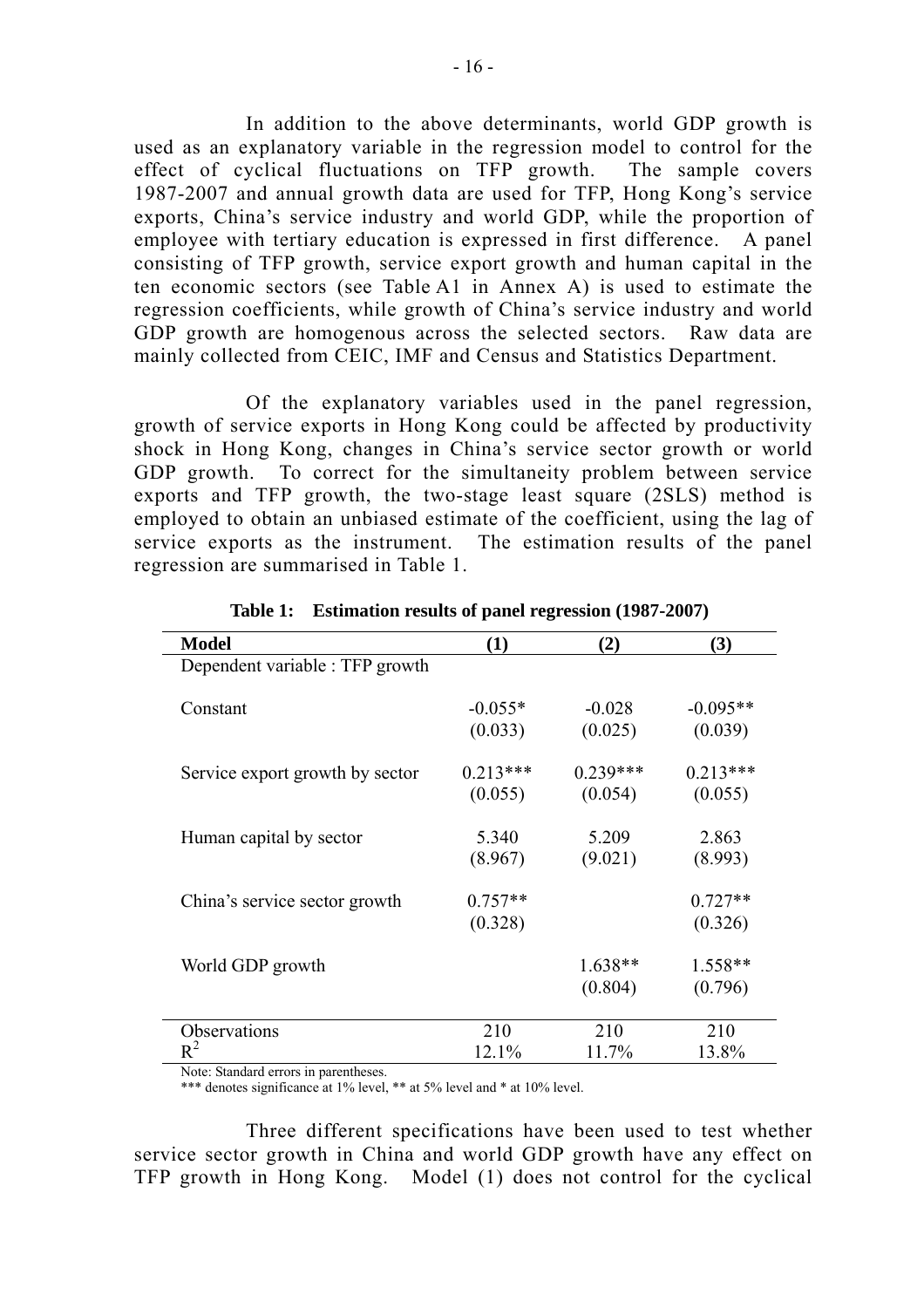effect on TFP growth while Model (2) excludes service sector growth in China. The estimation results suggest that these two factors are significant and positively related to TFP growth in Hong Kong. Comparison of the coefficients of growth in service exports between Models (1) and (2) show that part of its effect on TFP growth is captured by growth in the service industry in China. This probably reflects the fact that China demand is a key driver of service exports in Hong Kong, thanks to the growing economic and financial integration between the two economies.

 Overall, Model (3) has the strongest explanatory power on TFP growth in Hong Kong over the past two decades, as indicated by the highest  $R^2$ . All the estimated coefficients are of correct signs, and most of them are significant except for human capital, which is the proportion of employees with tertiary education in the labour force.<sup>9</sup> One possible reason is that the education level of labour is just one of the key attributes of human capital, while working experience and the degree of innovations also play important roles in enhancing productivity and competitiveness of the labour force, which are difficult to measure in practice. An alternative interpretation is that human capital has not been a constraining factor in TFP growth, given Hong Kong's flexible labour market. The panel regression results of Model (3) suggest that a one-percentage-point increase in growth of service exports in Hong Kong and China's service industry will, on average, raise TFP growth in Hong Kong by 0.21 and 0.73 percentage points respectively. The larger impact of China's service sector growth on Hong Kong's TFP growth suggests that the China factor could be a key underlying driver of the robust productivity growth in Hong Kong.

## **V. CONCLUSIONS**

 This paper analyses the major source of productivity growth in Hong Kong. The strong gain in labour productivity in recent years is attributable to a rapid growth in output per labour in financial and trade related sectors, which are the two largest service industries in Hong Kong in terms of value added. The advance in productivity also raises labour income in real terms across sectors. However, with the relative stable labour share in GDP, the strong growth in output per labour is likely to have been driven by the gain in total factor productivity.

 Using a linear programming method, the estimated TFP growth picked up notably during 2002-07, which coincided with the rapid expansion in trade in services. Regression analysis suggests that growth of exports of services and the service sector in Mainland China are the two key drivers of overall productivity growth in Hong Kong. This probably reflects the

 $\overline{a}$ 9 Other definitions of human capital are also tried, such as the growth rate of the proportion of employees with secondary school education to the labour force, but there is no significant improvement.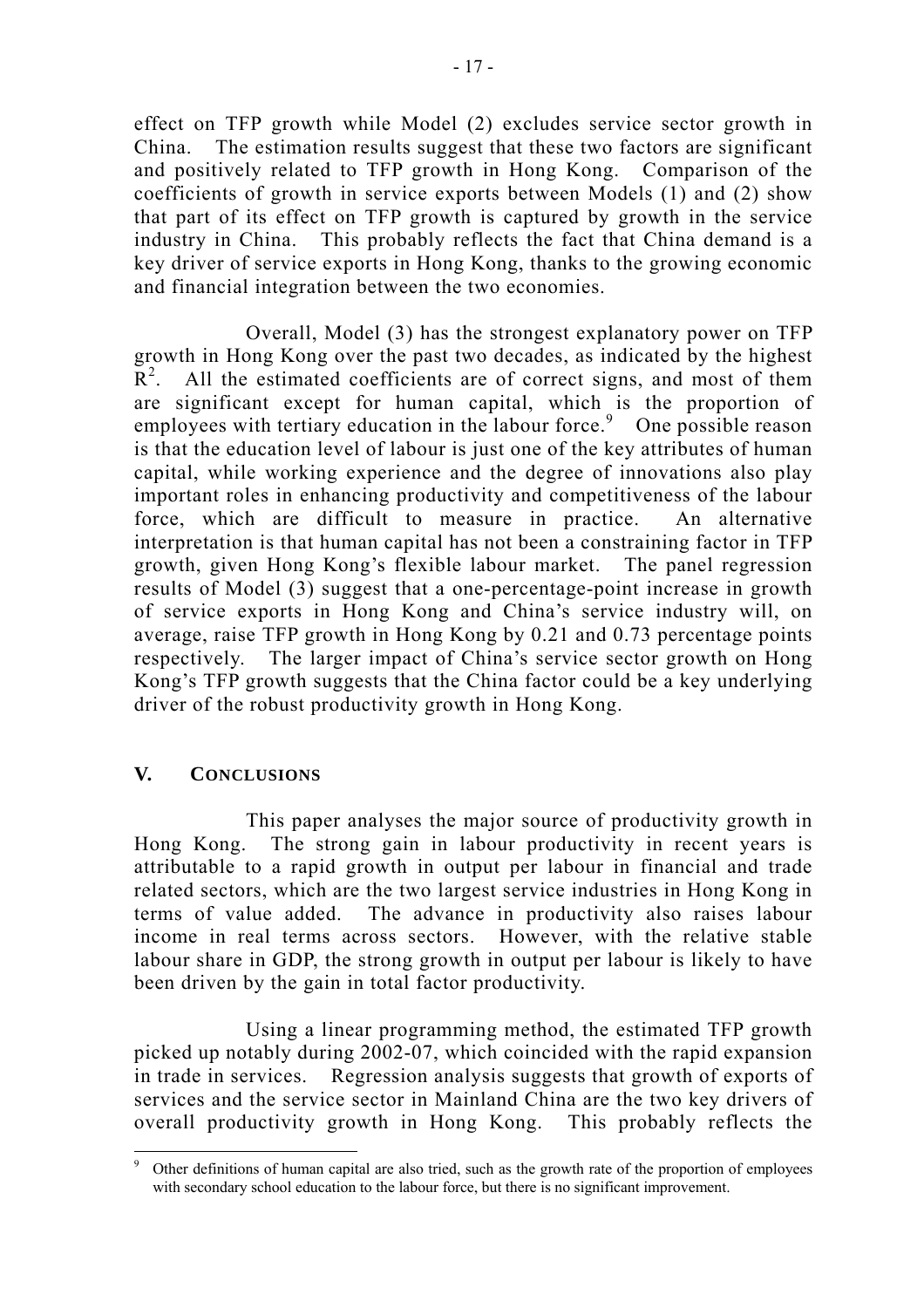benefits of accelerated globalisation of services trade, and the success of Hong Kong in capturing business opportunities brought about by trade and financial liberalisation measures undertaken by the Mainland authorities.

 Looking ahead, more financial sector liberalisation measures are expected to be implemented by the Mainland authorities to facilitate an orderly outflow of capitals given the rapid accumulation of private wealth and to promote the international use of the renminbi. With the launch of the pilot scheme of Mainland-Hong Kong trade settlement in renminbi and related banking services in renminbi in July 2009, the pace of financial liberalisation is likely to pick up. The development of Shanghai into an international financial centre (IFC) will also foster competition and cooperation between Hong Kong and the Mainland in various financial services areas. These new developments will strengthen the role of Hong Kong as an IFC by underpinning exports of financial services and productivity growth in Hong Kong.

 Growth in labour productivity slowed notably in 2008 and is expected to turn negative in 2009 as Hong Kong has been hit hard by the US-led global financial crisis of 2007-2009. Looking beyond the crisis, while the financial systems in the US and the EU are set to shrink as a result of the global financial crisis of 2007-2009, financial systems in Asia in general and Mainland China in particular have huge potential to grow. By further strengthening its role as a gateway of capital flows to and out of the Mainland, a testing ground for the internationalisation of the renminbi, and also the premier asset-management centre in Asia, Hong Kong should be able to continue its productivity growth in the foreseeable future.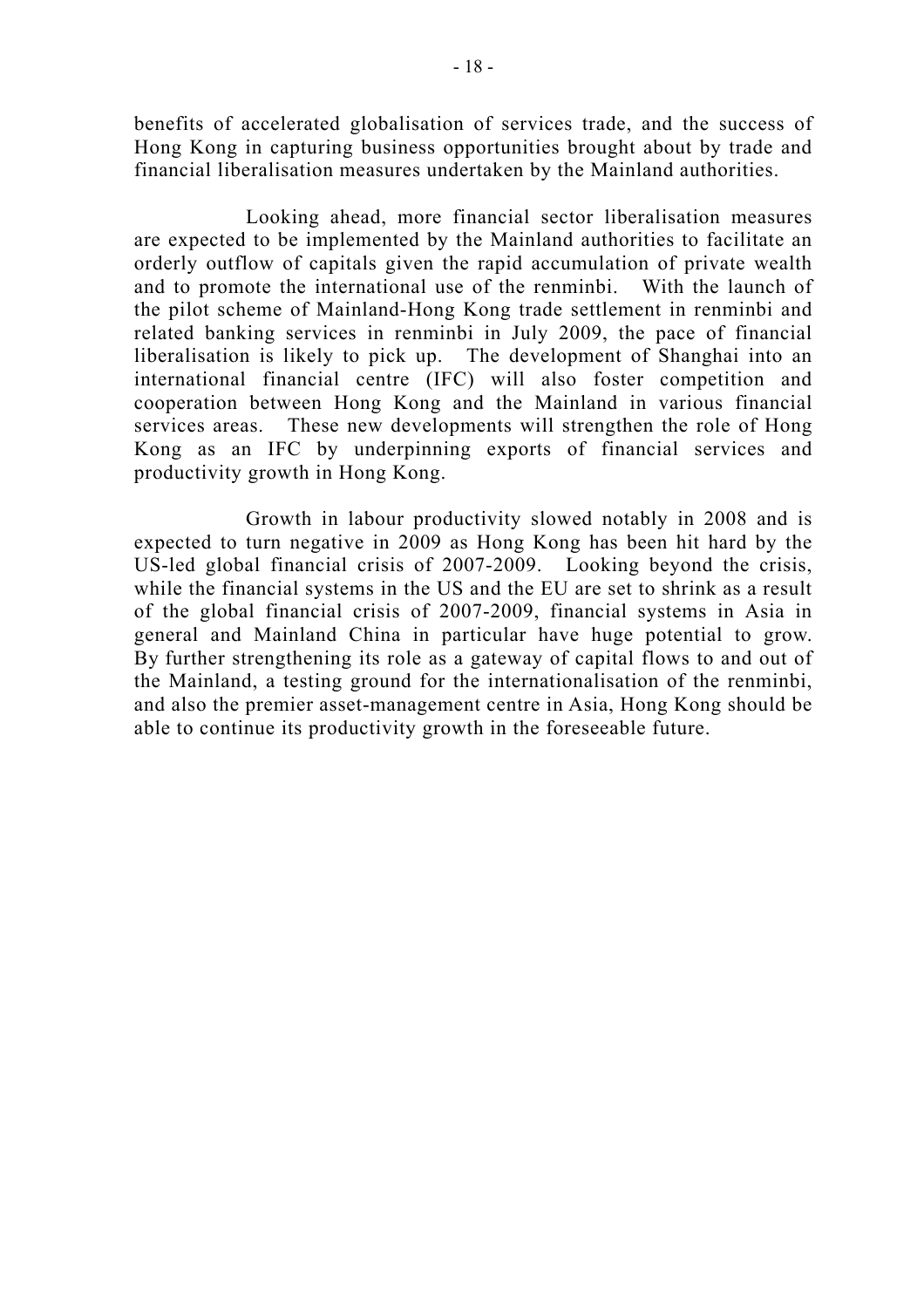## **Annex A**

## **Data Used in the Estimation of TFP Growth**

The data used to estimate sectoral TFP growth are mainly obtained from the *Annual Economic Survey* conducted by the Census and Statistics Department (C&SD), covering the period 1986-2007. Ten sectors are selected for our study, which account for nearly two-third of GDP in Hong Kong (See Table A1). Three data series including value added, capital stock and the number of persons engaged (employment) are used to estimate TFP growth using the DEA method, where value added measures output and capital and labour are inputs in the production function. Since the value-added data for the insurance sector are not available, we use net premium as a proxy for output. For the banking sector, we define the value added as follows: $10$ 

 $Y = BI - AE<sub>1</sub> - REL - OFS - AE<sub>2</sub> - OAE$ 

where BI denotes business receipts and other income, AE1 is administrative expenses paid to affiliated corporations, REL is rental payment, OFS is spending on office stationary & supplies, AE2 is advertising, promotion and communication expenses, and OAE is other administrative expenses.

**Table A1: The selected ten economic sectors** 

| $1-$            | Wholesale & retail trade |    | 6- Finance (excluding banking) |
|-----------------|--------------------------|----|--------------------------------|
| $2-$            | Restaurants & hotels     |    | 7- Business services           |
| $\mathcal{Z}_-$ | Trade                    | X- | Insurance                      |
| $4-$            | Transport & storage      |    | 9- Construction & real estate  |
|                 | Communications           |    | 10- Banking                    |
|                 | Sources: CEIC, and C&SD. |    |                                |

Capital stock for banking sector is obtained from HKMA internal database. For other sectors, the perpetual inventory method is used to construct capital stock using the estimated capital stock in 1985 as the initial position, and a 5% annual depreciation rate is assumed. The initial capital stock (i.e., capital stock in 1985) for each sector  $Ki_0$  is estimated by the following formula:

$$
Ki_0 = K_0^r * \sum_{t=1}^{5} I_{it} \sum_{t=1, 2, ..., 9}
$$

Note that when estimating input contributions to aggregate output growth, we use the value added of the financial industry as a whole and other economic sectors in the calculation of aggregate output growth.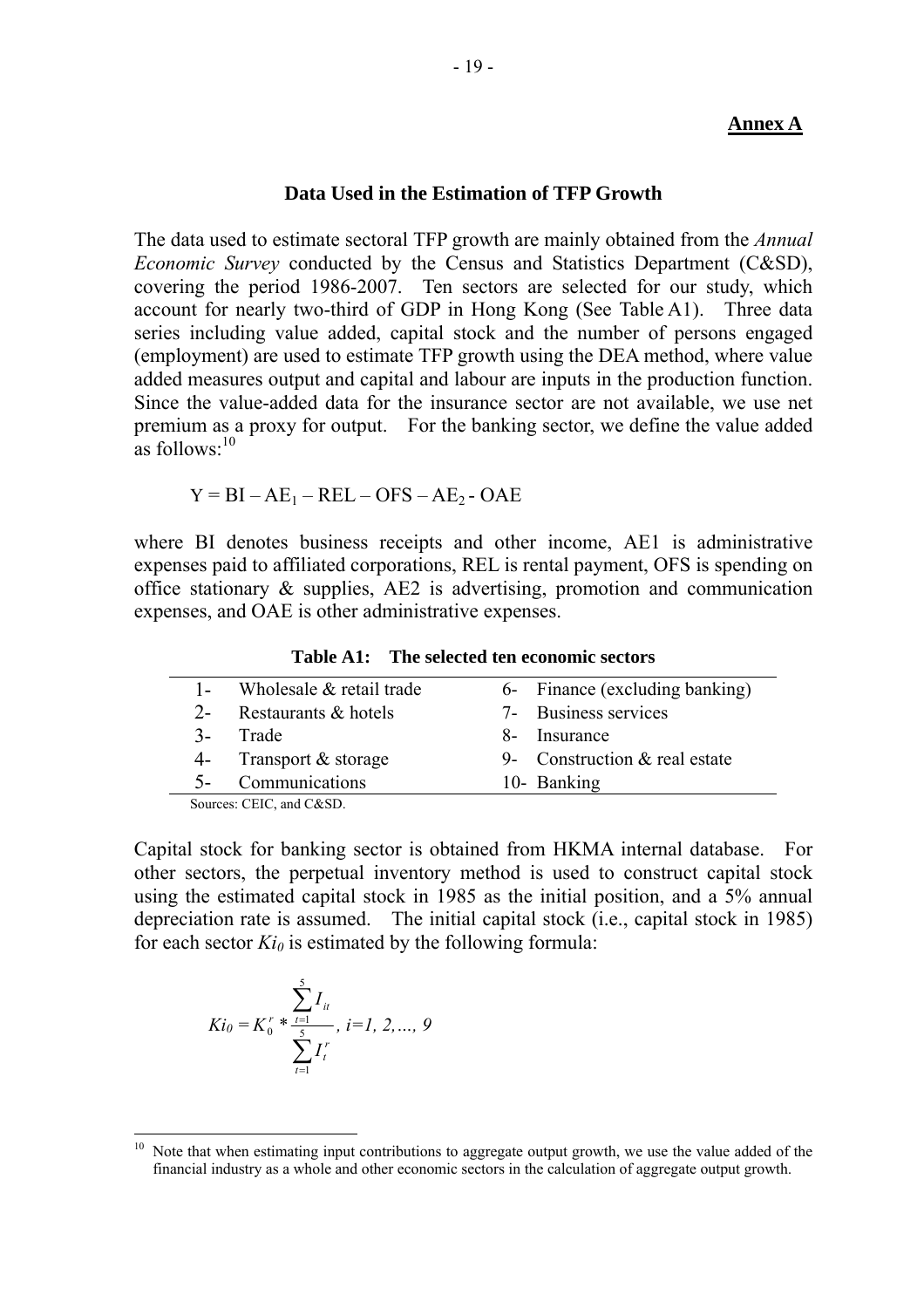where  $K_0^r$  is the capital stock of the selected industry in base year,  $I_t^r$  is gross additions to fixed assets in that industry in year *t,* both are obtained from HKMA internal database.  $I_{it}$  is gross additions to fixed assets in sector *i* in year *t*. Both the value added and gross additions to fixed assets are converted into 2000 prices.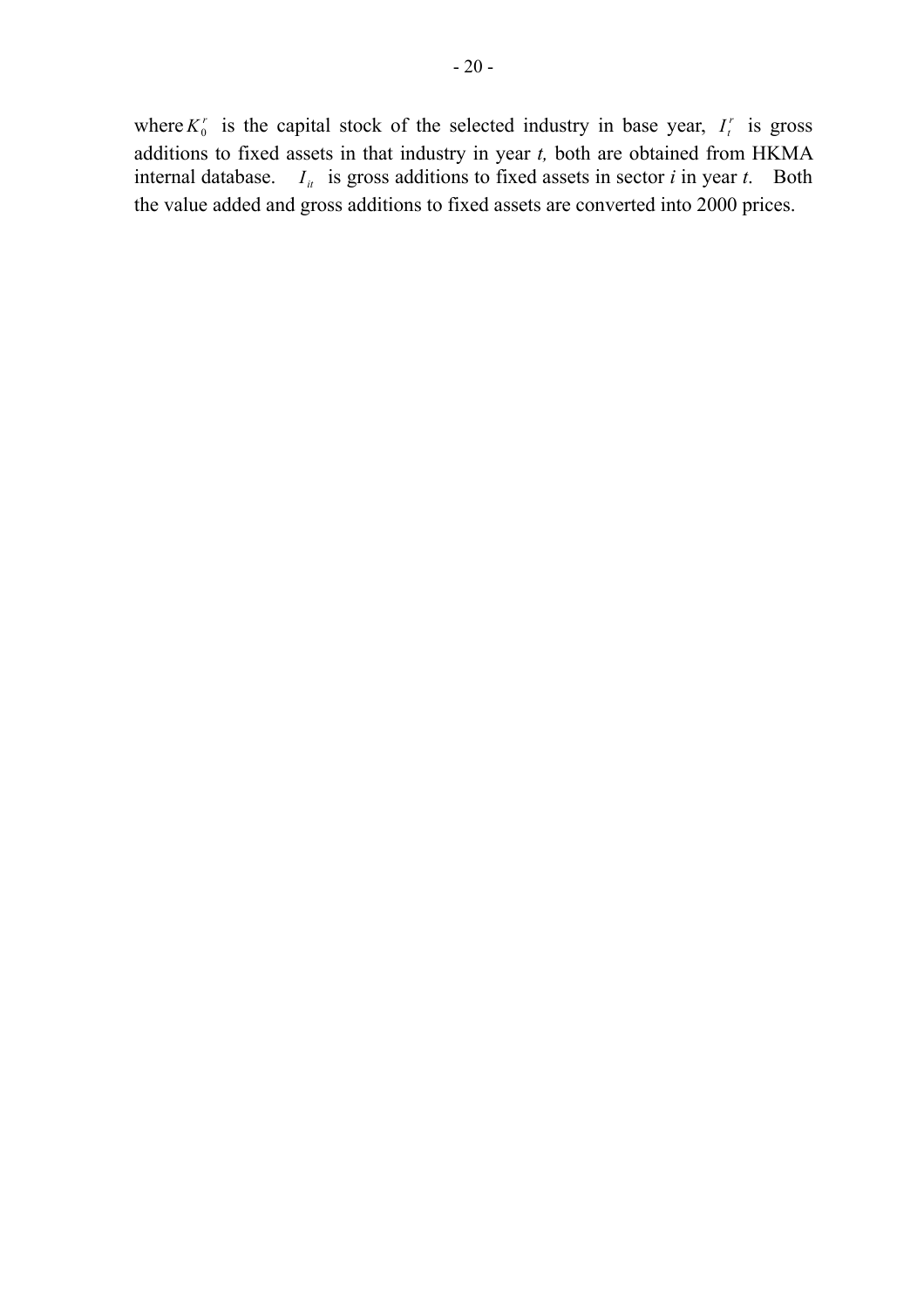## **Annex B**

## **Technical note on the DEA Method**

According to Coelli (1996), the four components of the Malmquist TFP growth index in equation (5) can be estimated by solving the following linear programming problem under the assumption of constant return to scale.

$$
\begin{aligned}\n\left(\frac{Y_t}{Y_t^*}\right)^{-1} &= \max_{\theta \in \mathcal{A}} \theta \\
&\quad \text{- } \theta \ Y_{it} + Y_t \ \lambda \geq 0, \quad i = 1, 2, \cdots, 10 \\
&\quad X_{it} - X_t \ \lambda \geq 0, \quad i = 1, 2, \cdots, 10 \\
&\quad \lambda \geq 0\n\end{aligned} \tag{B1}
$$

$$
\begin{aligned}\n\left(\frac{Y_{t+1}}{Y_{t+1}^*}\right)^{-1} &= \max_{\theta \in \mathcal{X}} \theta \\
&\quad \text{- } \theta \ Y_{i,t+1} + Y_{t+1} \ \lambda \geq 0, \quad i=1, 2, \cdots, 10 \\
&\quad X_{i,t+1} - X_{t+1} \ \lambda \geq 0, \quad i=1, 2, \cdots, 10 \\
&\quad \lambda \geq 0\n\end{aligned} \tag{B2}
$$

$$
\begin{aligned}\n\left(\frac{Y_{t+1}}{Y_{t+1}^{**}}\right)^{-1} &= \max_{\theta} \lambda \quad \theta \\
\quad - \theta \quad Y_{i,t+1} + Y_t \quad \lambda \ge 0, \quad i = 1, 2, \cdots, 10 \\
X_{i,t+1} - X_t \quad \lambda \ge 0, \quad i = 1, 2, \cdots, 10 \\
\lambda \ge 0\n\end{aligned}
$$
\n(B3)

$$
\left(\frac{Y_t}{Y_t^{**}}\right)^{-1} = \max_{\theta \in \mathcal{A}} \theta
$$
  
\n-  $\theta Y_{it} + Y_{t+1} \lambda \ge 0, \quad i=1, 2, \cdots, 10$   
\n $X_{it} - X_{t+1} \lambda \ge 0, \quad i=1, 2, \cdots, 10$   
\n $\lambda \ge 0$  (B4)

where *Y<sub>t</sub>* is a 1×10 vector, *X<sub>t</sub>* a 2×10 vector, *Y<sub>it</sub>* a scalar, *X<sub>it</sub>* a 2×1 vector,  $\lambda$  a 10×1 vector and  $\theta$  a scalar. The above four linear programming problems are solved for each of the 10 sectors year by year in the sample period.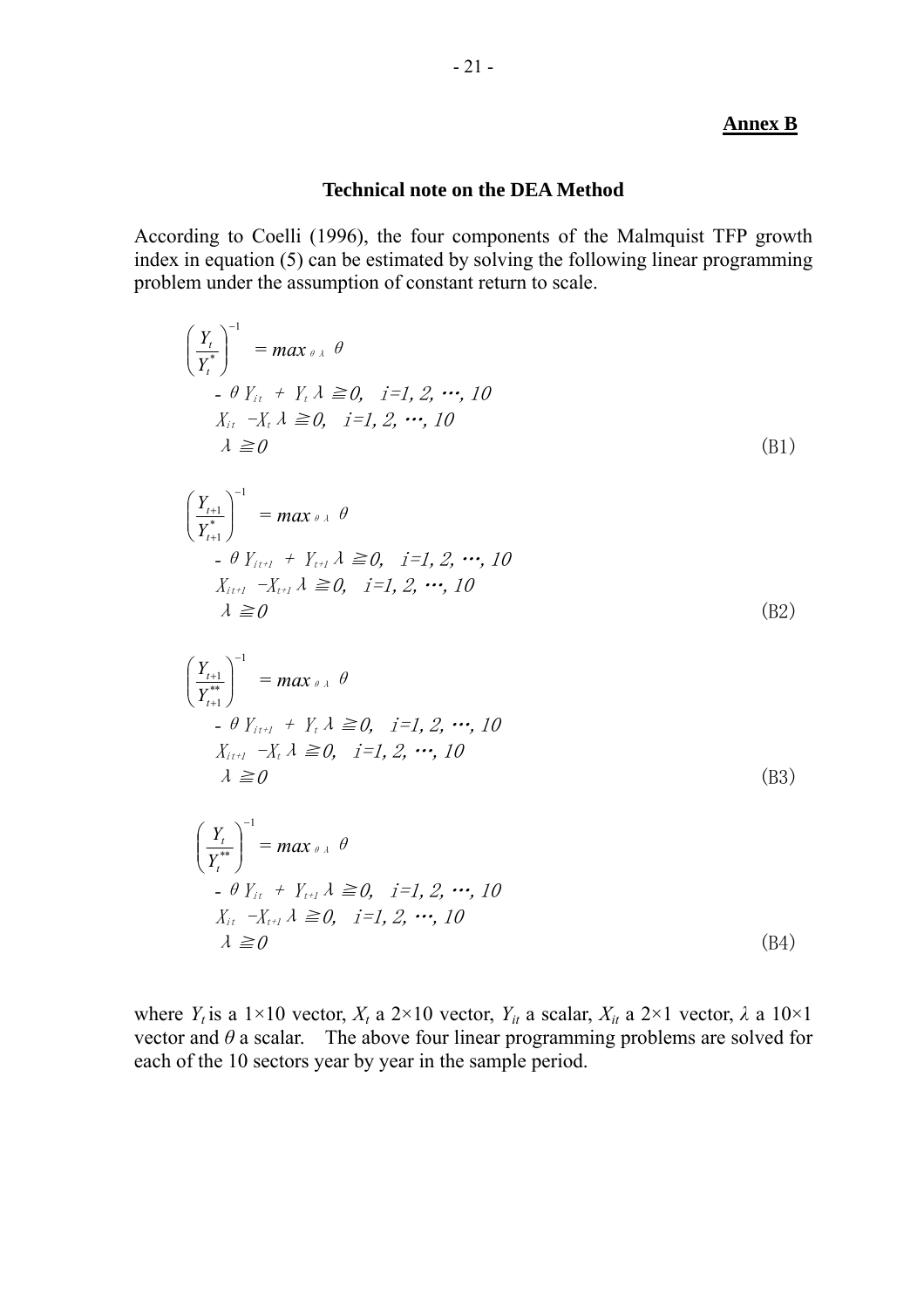## **Annex C**

# **Decomposition of TFP growth and output growth**

| Year | Efficiency | Technological | <b>TFP</b> |
|------|------------|---------------|------------|
|      | change     | progress      |            |
| 1987 | 12.0       | $-1.6$        | 10.2       |
| 1988 | $-4.0$     | 3.7           | $-0.5$     |
| 1989 | $-3.8$     | $-2.8$        | $-6.4$     |
| 1990 | $-8.4$     | 10.1          | 0.8        |
| 1991 | 5.4        | $-5.3$        | $-0.1$     |
| 1992 | $-0.4$     | 5.3           | 4.9        |
| 1993 | $-2.8$     | 7.3           | 4.3        |
| 1994 | $-3.6$     | 6.6           | 2.8        |
| 1995 | 8.9        | $-10.4$       | $-2.5$     |
| 1996 | 2.5        | 3.0           | 5.6        |
| 1997 | $-1.4$     | 0.4           | $-1.1$     |
| 1998 | 6.1        | $-13.6$       | $-8.3$     |
| 1999 | $-3.6$     | 5.6           | 1.8        |
| 2000 | $-19.0$    | 36.5          | 10.6       |
| 2001 | $-9.6$     | 9.3           | $-1.2$     |
| 2002 | 3.1        | 2.6           | 5.7        |
| 2003 | $-14.2$    | 25.6          | 7.7        |
| 2004 | $-12.2$    | 28.7          | 13.0       |
| 2005 | $-4.0$     | 11.2          | 6.7        |
| 2006 | $-0.6$     | 10.8          | 10.1       |
| 2007 | $-5.3$     | 19.3          | 13.0       |

**Table A2: TFP growth by key component (% change)**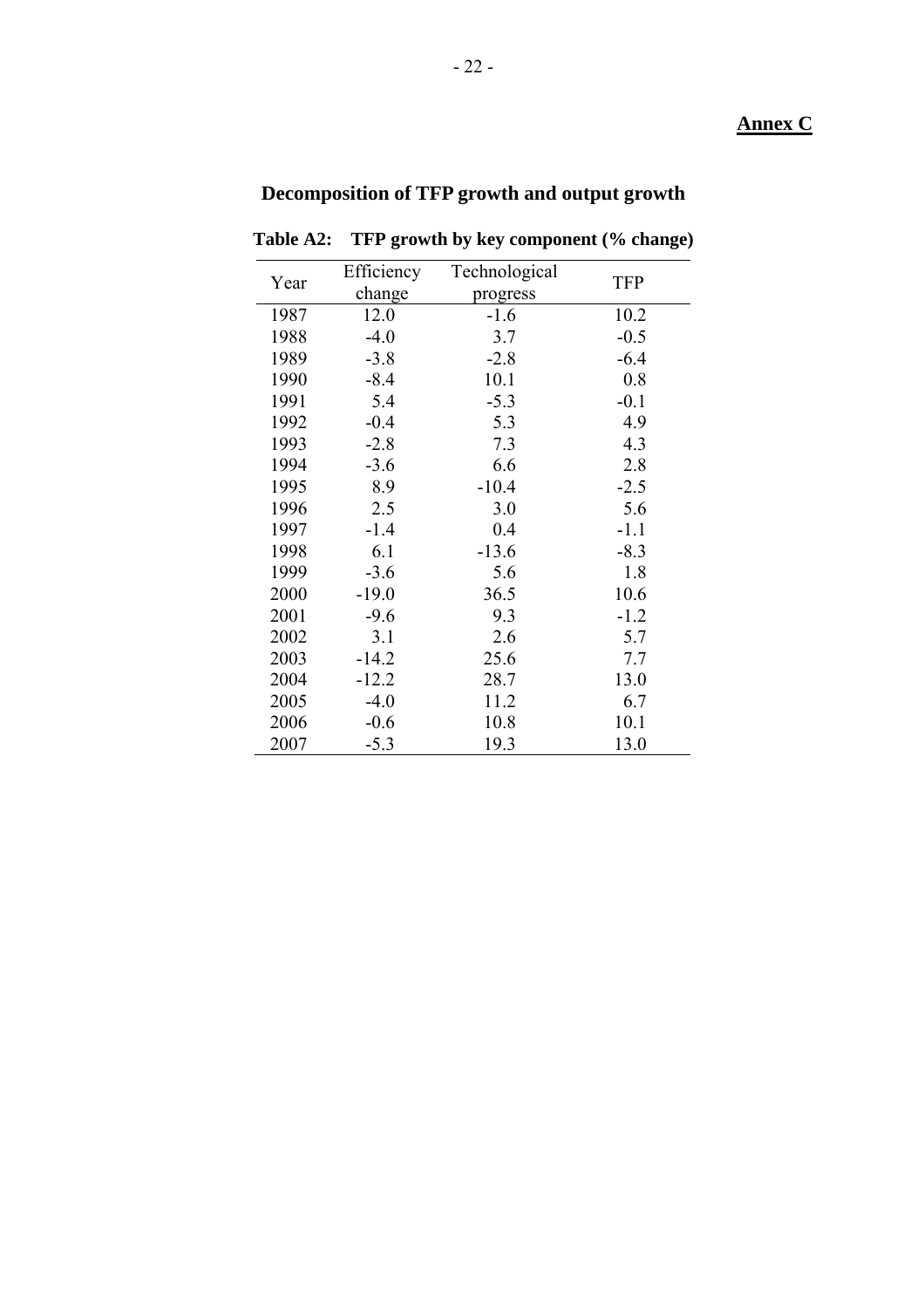| Sector                     | Efficiency<br>change | Technological<br>progress | <b>TFP</b> |
|----------------------------|----------------------|---------------------------|------------|
| Wholesale & retail trade   | $-4.8$               | 7.5                       | 2.4        |
| Restaurants & hotels       | $-4.6$               | 7.4                       | 2.4        |
| Trade                      | $-3.1$               | 7.2                       | 3.9        |
| Transport & storage        | $-2.8$               | 5.8                       | 2.9        |
| Communications             | $-28$                | 5                         | 2.1        |
| Finance (ex-banking)       | 0.5                  | 7.1                       | 7.7        |
| Business services          | $-5$                 | 7.5                       | 2.1        |
| Insurance                  | $\theta$             | 6.9                       | 6.9        |
| Construction & real estate | $-6.3$               | 5.1                       | $-1.5$     |
| <b>Banking</b>             | 0.1                  | 6.4                       | 6.5        |

**Table A3: Annual Average TFP growth by sector (% chg, 1987-2007)** 

**Table A4: Contribution of TFP and input to output growth (percentage points)** 

| Year | TFP contribution | Input contribution | Output growth |
|------|------------------|--------------------|---------------|
| 1987 | 10.2             | 12.7               | 22.9          |
| 1988 | $-0.5$           | 15.1               | 14.6          |
| 1989 | $-6.4$           | 8.9                | 2.5           |
| 1990 | 0.8              | 7.4                | 8.2           |
| 1991 | $-0.1$           | 11.2               | 11.1          |
| 1992 | 4.9              | 4.7                | 9.6           |
| 1993 | 4.3              | 4.9                | 9.2           |
| 1994 | 2.8              | 6.5                | 9.3           |
| 1995 | $-2.5$           | 1.8                | $-0.7$        |
| 1996 | 5.6              | $-0.2$             | 5.4           |
| 1997 | $-1.1$           | 3.3                | 2.2           |
| 1998 | $-8.3$           | $-4.7$             | $-13.0$       |
| 1999 | 1.8              | $-0.9$             | 0.9           |
| 2000 | 10.6             | 2.4                | 13.0          |
| 2001 | $-1.2$           | 1.1                | $-0.1$        |
| 2002 | 5.7              | $-1.4$             | 4.3           |
| 2003 | 7.7              | $-0.9$             | 6.8           |
| 2004 | 13.0             | $-0.4$             | 12.6          |
| 2005 | 6.7              | 5.0                | 11.7          |
| 2006 | 10.1             | 2.5                | 12.6          |
| 2007 | 13.0             | 0.3                | 13.3          |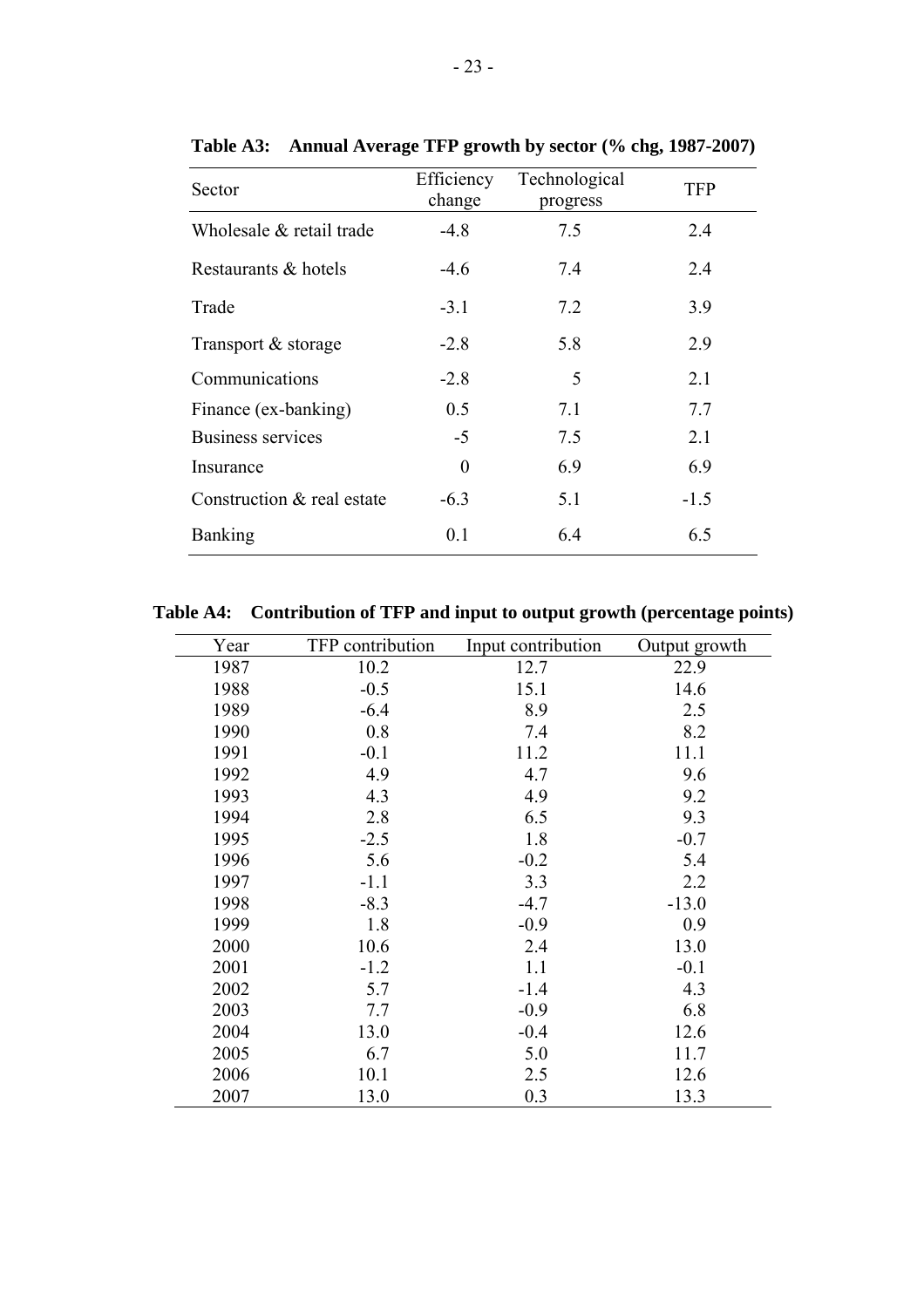## **Annex D**

## **Verification of constant return to scale in the Cobb-Douglas function**

Using the sectoral TFP growth estimated from the DEA method, shares of labour and capital can be estimated from the Cobb-Douglas function. The estimation results are presented in Table A5, where output growth is the dependent variable and TFP growth, capital stock and employment are independent variables. The estimated labour share is 0.81 while capital share is 0.18. The joint hypotheses of the sum of capital and labour share equal to one and the unity coefficient of TFP growth are not rejected, suggesting that the production function obeys constant return to scale. One noteworthy observation is that the estimated labour share in Hong Kong is much higher than that in other economies. This possibly indicates that for a service-oriented economy like Hong Kong, labour plays a more important role than physical capital in driving economic growth.

| д,                                |              |
|-----------------------------------|--------------|
| Dependent variable: Output growth |              |
| Constant                          | $-0.992$ *** |
|                                   | (0.012)      |
| Total factor productivity         | $0.983***$   |
|                                   | (0.011)      |
| Capital share $(\alpha)$          | $0.184***$   |
|                                   | (0.019)      |
| Labour share $(\beta)$            | $0.806***$   |
|                                   | (0.019)      |
| $R^2$                             | 98%          |
| Observations                      | 210          |
|                                   |              |

| Table A5: Estimated capital and labour share (2SLS) |  |  |  |
|-----------------------------------------------------|--|--|--|
|                                                     |  |  |  |

Note: Standard errors in parentheses.

\*\*\* denotes significance at 1% level.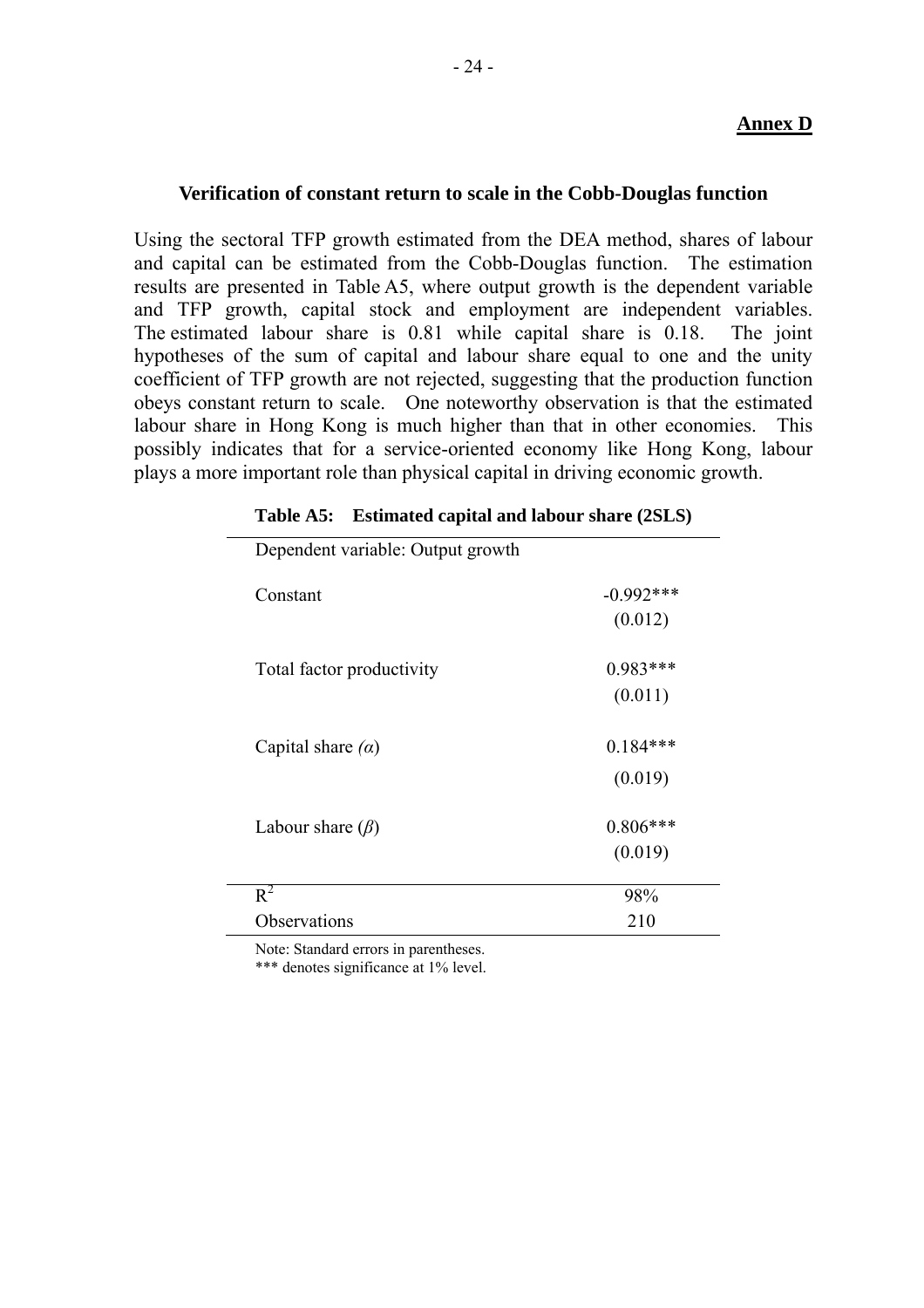#### **REFERENCES**

- Bauer, Paul W., Allen N. Berger, and David B. Humphrey, "Efficiency and productivity growth in U.S. Banking", in Harold O. Fried, and C.A. Knox Lovell, and Shelton S. Schmidt (ed.), *Measurement of Productive Efficiency*, Oxford University .Press, 1993, pp 386-pp413.
- Berger, Allen N., and Loretta J. Mester, "Explaining the Dramatic Changes in Performance of U.S. Banks: Technological Change, Deregulation, and Dynamic Changes in Competition," *Journal of Financial Intermediation* V12(3), pp. 57-95, Jan. 2003.
- Chou,Win Lin and Kar-Yiu Wong, "Economic Growth and International Trade: the Case of Hong Kong," *Pacific Economic Review* 6 (3), pp. 313 – 329, Oct. 2001.
- Corrado, Carol, Paul Lengermann, Eric J. Bartelsman, and J. Joseph Beaulieu, "Sectoral Productivity in the United States: Recent Developments and the role of IT," *Financial and Economics Discussion Series 2007-24*, Federal Reserve Board, March 2007.
- Coelli, Tim, "A guide to DEAP version 2.1: a DATA Envelopment Analysis (Computer) Program," *CEPA Working Paper 96/08*, 1996.
- Crespi, Francesco and Mario Pianta, "Demand and Innovation in Productivity Growth," *International Review of Applied Economics* 22(6), pp. 655-672, 2008.
- Dachraoui, Kais and Tarek M. Harchaoui, "A Frontier Approach to Canada-U.S. multifactor productivity performance," *Economic Analysis (EA) Research Paper Series*, Statistics Canada, Analytical Studies Branch, March 2003.
- Fare, R., S. Grosskopf, and C.A.K. Lovell, *Production Frontiers,* Cambridge University Press, 1994.
- Leung, Frank, Kevin Chow, Jessica Szeto, and Dickson Tam, "Service Exports: the Next Engine of Growth for Hong Kong?" HKMA Working Paper 04/2008, April 2008.